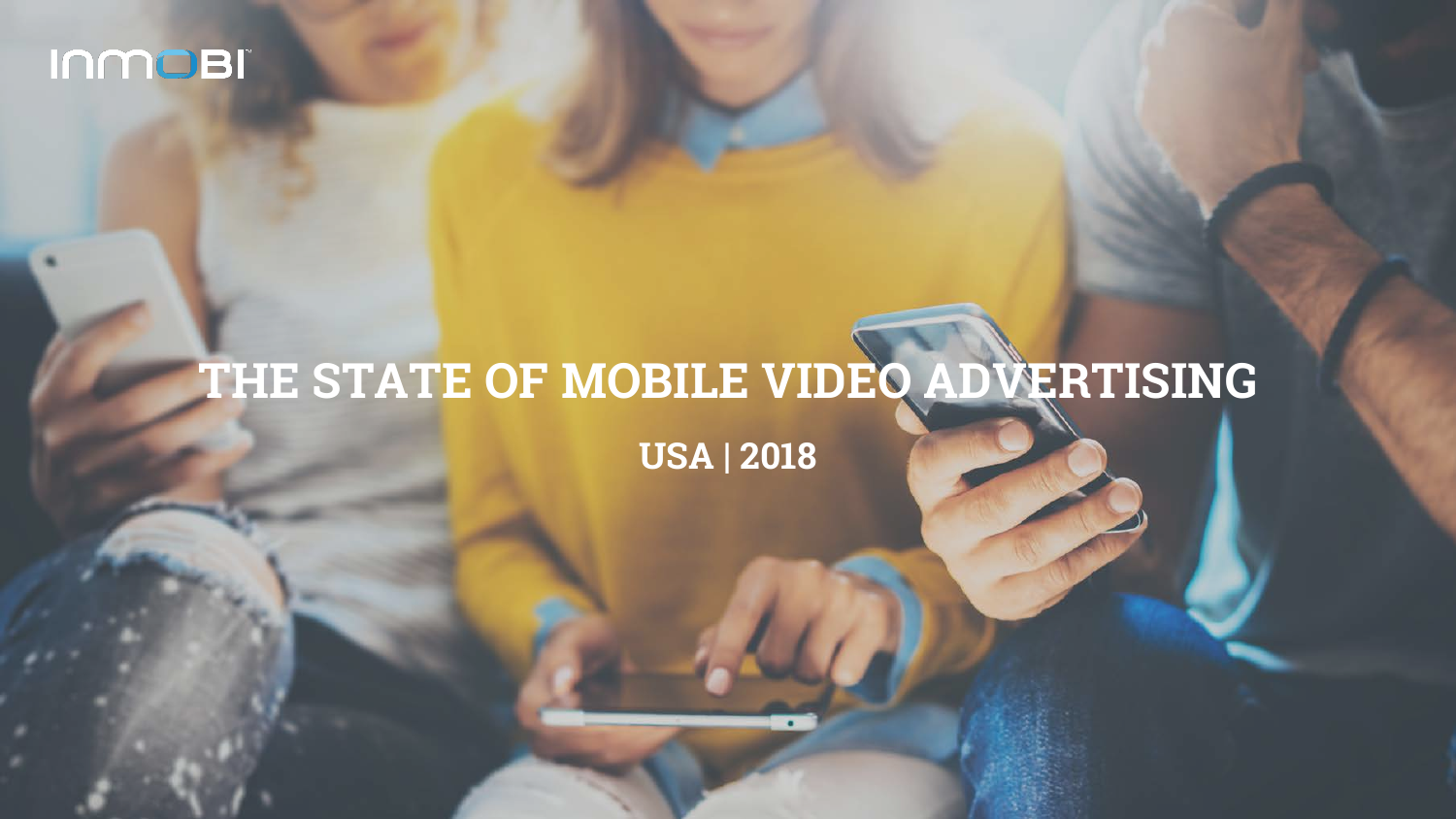**INWOBI** 

# TABLE OF CONTENTS

APPROACH AND METHODOLOGY KEY VIDEO INSIGHTS FOR USA THE GROWING MOBILE VIDEO ADVERTISING ECONOMY OF USA A GLOBAL VIEW OF MOBILE VIDEO ADVERTISING 6 REAPING THE REWARDS WITH MOBILE VIDEO ADVERTISING .. CONSUMER BEHAVIOUR ON MOBILE VIDEO ADS MOBILE VIDEO ADVERTISING IS PROGRAMMATIC-FIRST 9 INSIGHTS TO DOING MOBILE VIDEO RIGHT

**INTRODUCTION**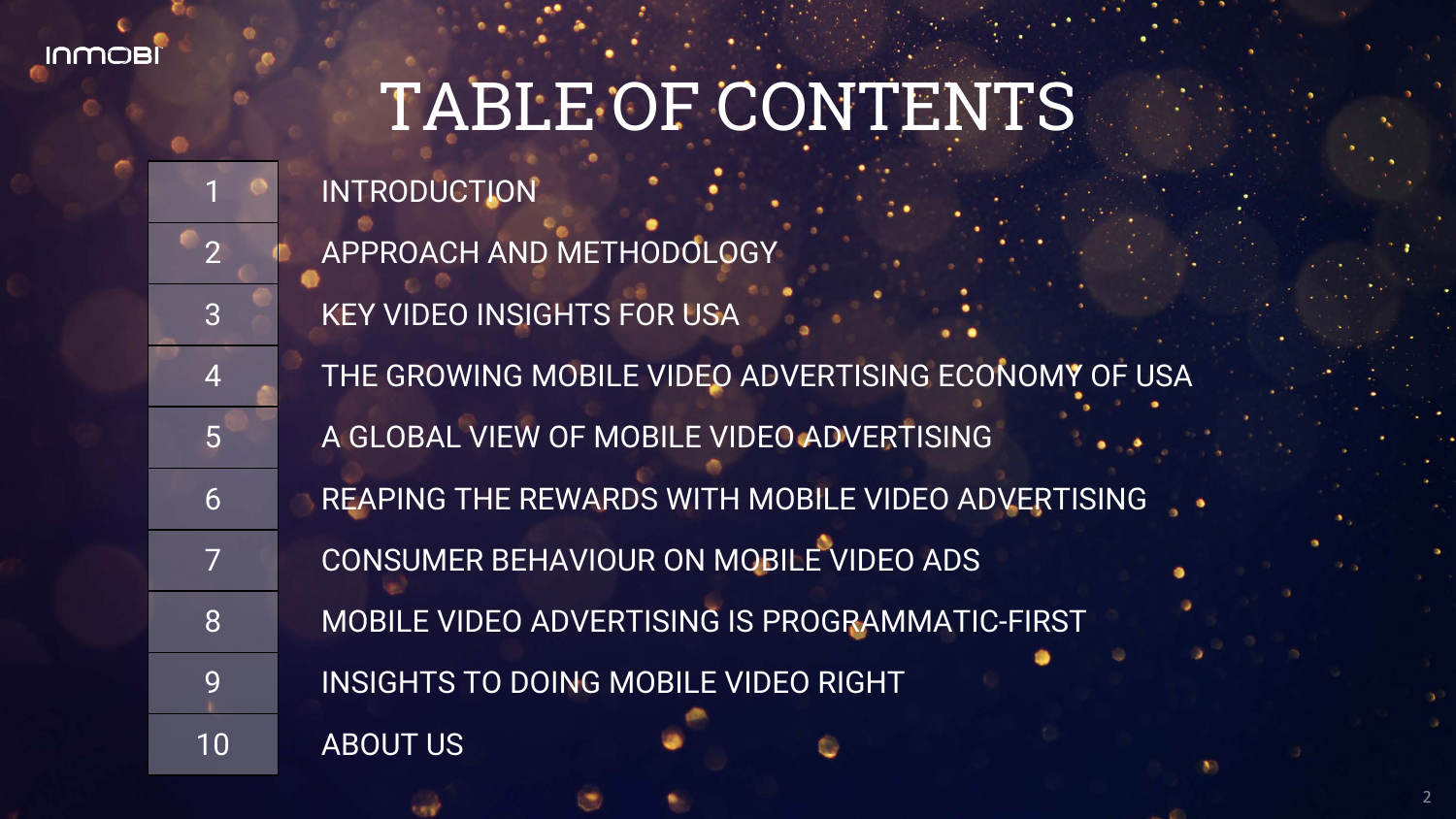# **INTRODUCTION**

Over the past few years, user consumption patterns have undergone significant transformation. People have moved away from desktops and have embraced the ease and convenience of mobile devices.

In 2018, mobile ad spending in the US is estimated to reach \$70 billion, a 200x increase since 2008 alone! By 2021, this figure is slated to touch \$102 billion, a 46% increase over 2018. All in all, by 2021, advertisers and marketers in the US will be allocating approx. 40% of their total media budgets to mobile advertising.

As a result, video consumption on various mobile devices has seen an exponential rise, especially on smartphones. Just five years ago, adults in the US spent twice the amount of digital media time on desktop compared to mobile devices. Today, this statistic has almost completely reversed with 1.5x more media time being spent on mobile devices than desktops.

This explosion of mobile video consumption has fueled major advancements in mobile video advertising. Today's advertisers demand increased metrics to ensure unprecedented levels of transparency and efficiency in their campaigns. By embracing video that is custom-tailored for the mobile device and also the behavior of a mobile user, advertisers are now able to achieve superior performance that only video can deliver.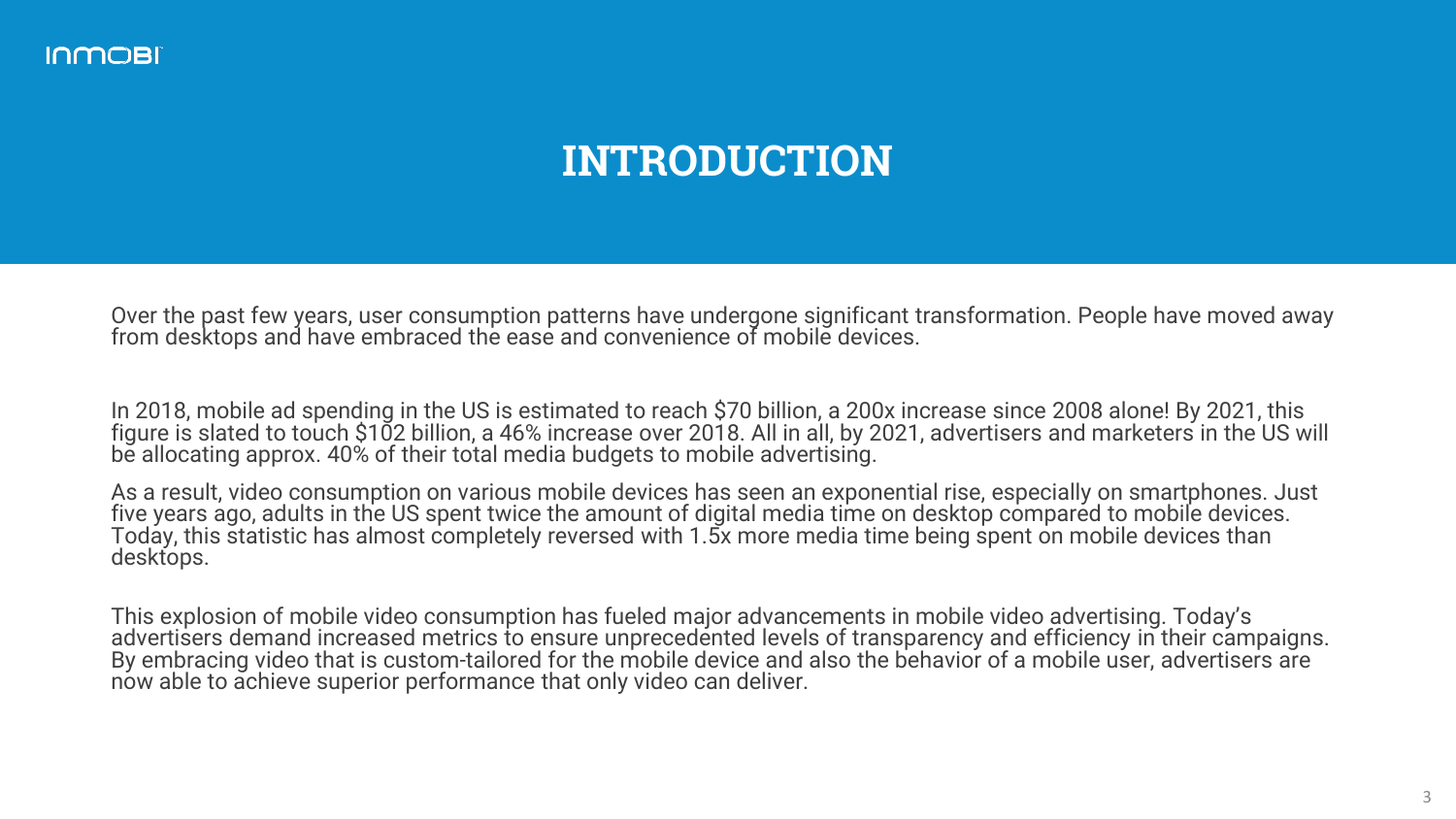## **APPROACH AND METHODOLOGY**

This report explores the popularity and performance of mobile video ads around the world and tailors insights specifically to the North American market. At InMobi, we analyzed data from our network for 2017 (January – December). By delving deeper into mobile video consumption patterns worldwide, we were able to glean useful insights for advertisers to leverage to satisfy all types of marketing goals such as:

- 1. Driving awareness
- 2. Maximizing traffic to landing page
- 3. Interactions with a video ad
- 4. Media performance such as completion rates and Viewability metrics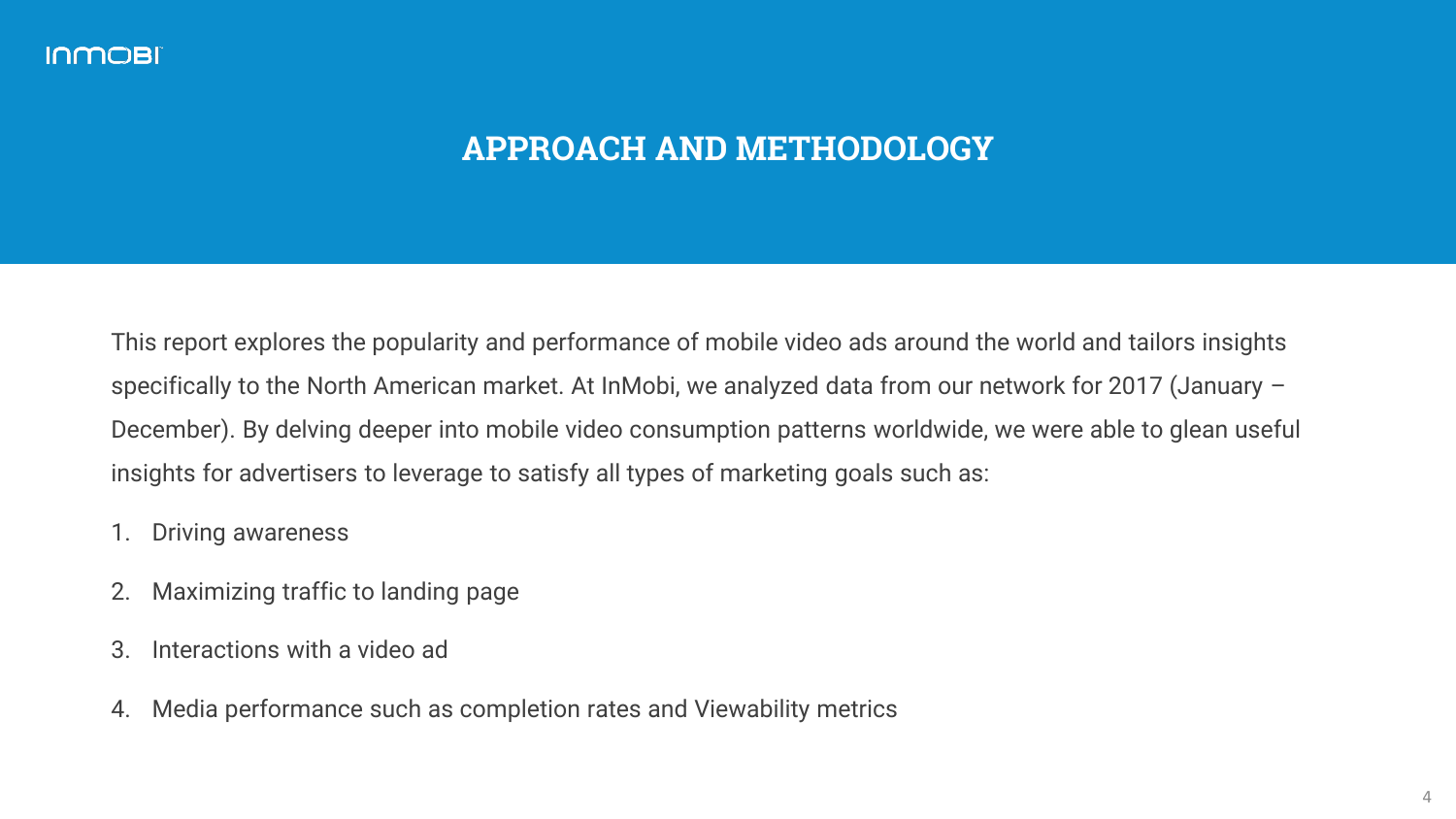

#### **METRICS THAT MATTER – MOBILE VIDEO ADS**



VPR

#### VIDEO PLAY RATE

= Number of Video plays / Number of Impressions delivered

| <b>VCR</b> |  |
|------------|--|
|            |  |

#### VIDEO COMPLETION RATE

= Number of Video Ads Completed / Number of Video Ads Played



#### INVALID TRAFFIC RATE

= (Impressions delivered to nonhuman end point/total unfiltered impressions)

#### CLICK-THROUGH-RATE

= Number of Clicks / Number of Impressions delivered



INDEXED **CTR** 

#### INDEXED VIDEO CTR

= Specific Video CTR / Global Average Video CTR

#### CONVERSION PER MILE

= (Number of App Installs / Number of Impressions delivered) \* 1000

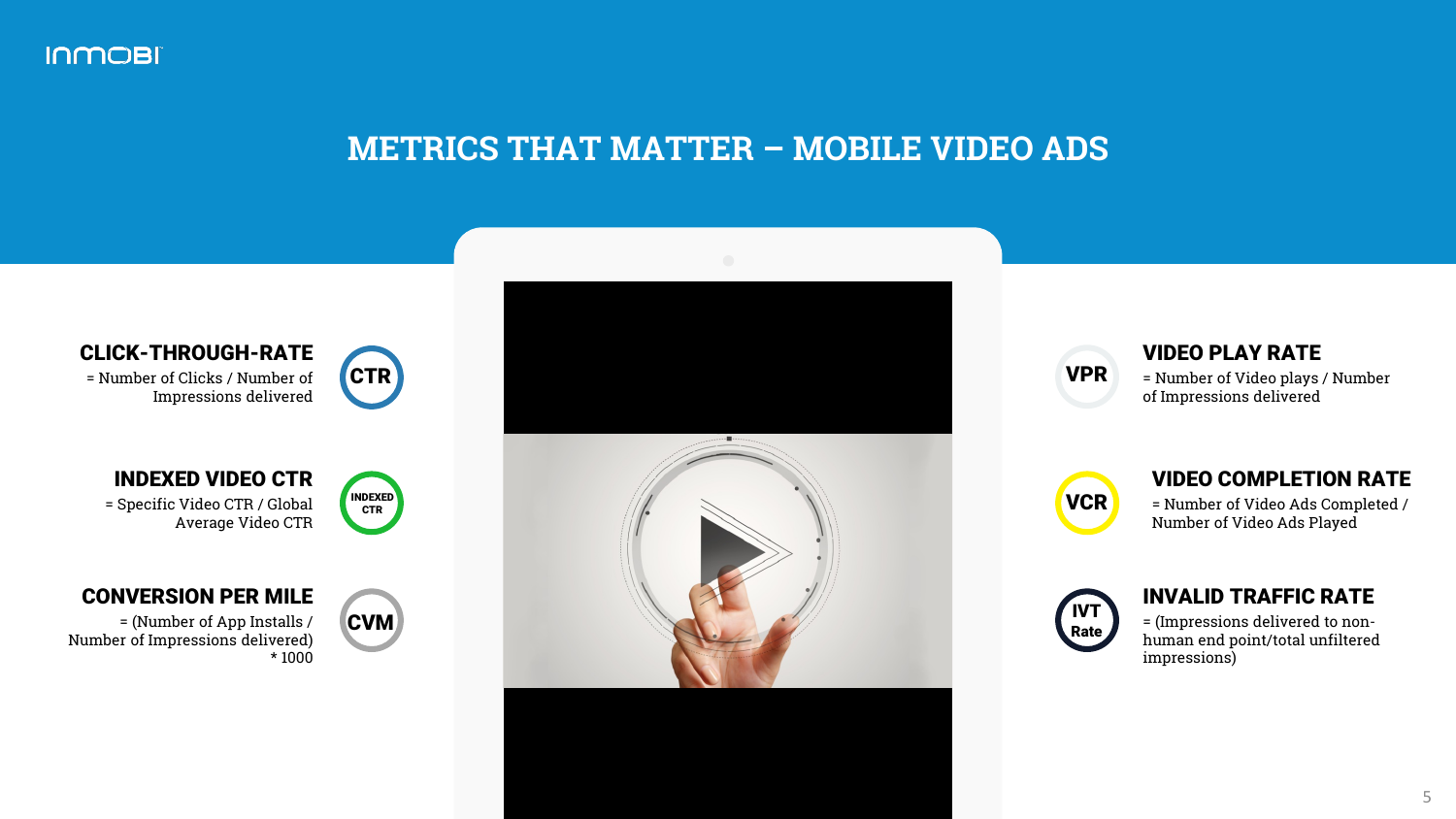# **KEY VIDEO INSIGHTS FOR USA**

|                | USA leads with 50% share of video spends and consumption; demand for video grows by 176%<br>The share of time spent inside mobile apps is growing, so is the video viewing time inside apps. As the number of digital video<br>viewers increase by 10% between 2016 - 2020 to 235.9 million, North America and USA in particular will continue to enjoy<br>rising investments in mobile video advertising to capitalize on the growing demand. In 2017 alone, spends on mobile video ads<br>grew by 150% in the US as video viewing grew by 176% on the InMobi network. |
|----------------|-------------------------------------------------------------------------------------------------------------------------------------------------------------------------------------------------------------------------------------------------------------------------------------------------------------------------------------------------------------------------------------------------------------------------------------------------------------------------------------------------------------------------------------------------------------------------|
| $\overline{2}$ | 94% video viewability rate delivered to US advertisers<br>Brand advertisers across countries can track and measure Viewability around the world to ensure minimal wastage of the<br>budgets. USA ranks #7 with 94% video ad viewability rate as reported by the MOAT dashboard. With a 0.2% invalid traffic rate,<br>brand advertisers can be rest assured that their investment is reaping them high returns.                                                                                                                                                          |
| 3              | <b>America runs on programmatic</b><br>91% of all brand advertiser spends in 2017 occurred on programmatic channels, thanks to its superior efficiency and<br>transparency. Unbelievably, spends on programmatic grew by 136% Y-o-Y in the US, further bolstering the pivotal role of<br>programmatic buying.                                                                                                                                                                                                                                                           |
|                | <b>SDK-level integration delivers better CTRs and assists with Viewability measurement</b><br>Brand campaigns that ran on SDK-level integrated inventory, enjoy pre-cached videos which enable faster loading creating a<br>highly enjoyable experience for users, delivering >10X higher CTRs compared to the performance of API integrated advertisers.<br>Additionally, it gives advertisers access to Viewability dashboards offering transparency in reporting.                                                                                                    |
| 5              | <b>Retail, mCommerce and F&amp;B advertisers spend heavily on mobile video</b><br>The power of sight, sound and motion plays a big role in influencing consumers of their buying decisions. While a picture is<br>worth a thousand words, in today's world, a video is worth a thousand pictures. Hence it comes as no surprise that advertisers<br>across industry verticals are spending on mobile video to stay top of the consumer's mind.                                                                                                                          |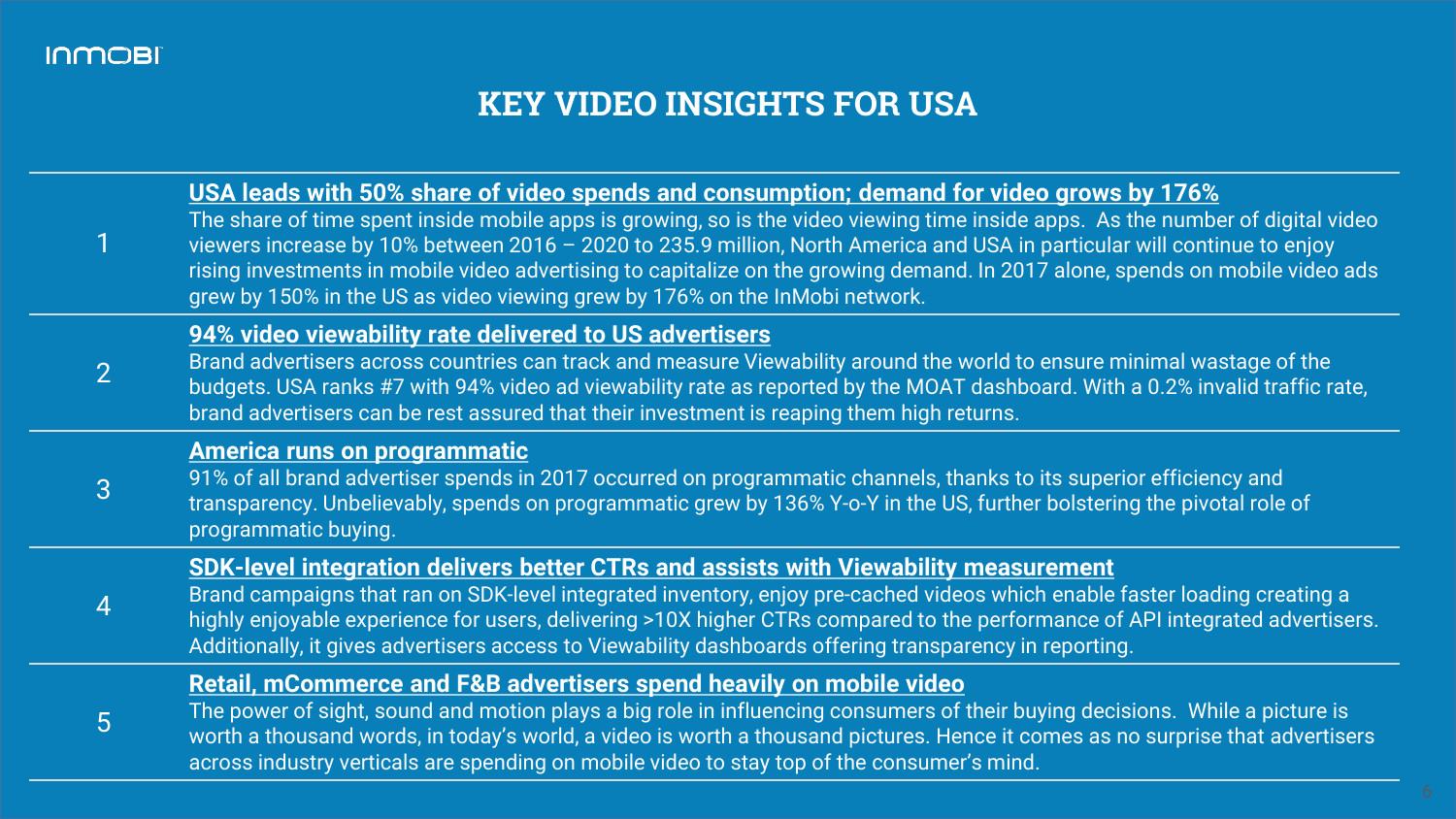# THE GROWING MOBILE VIDEO

# ADVERTISING ECONOMY OF USA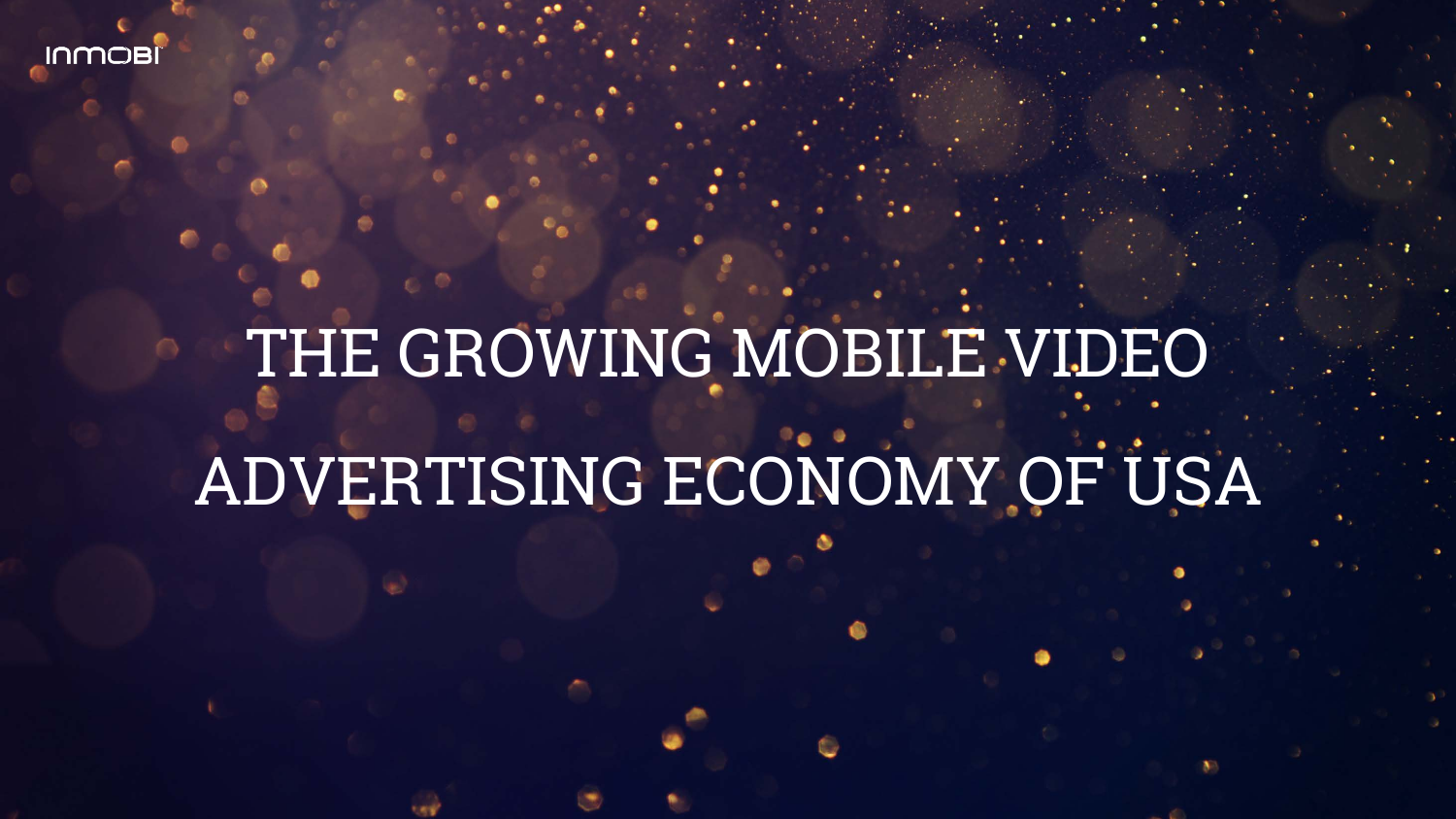#### **VIDEO AD SPENDS EXPLODE:**

#### **150% GROWTH IN BRAND ADVERTISER SPENDS ON VIDEO ADS IN USA**

- In 2018, brand advertisers are estimated to spend **\$7 billion**, a **2000x** increase since 2008 alone!
- By 2021, this figure is slated to touch **\$10.8 billion**, a **50%** increase over 2018.
- All in all, by 2021, advertisers and marketers in the US will be allocating approx. 11% of their total mobile advertising to video, up from 1% in 2008.
- To capitalize on this burgeoning set of digital viewers, brand advertisers in the US have increased their mobile video ad spends to stay ahead of the consumer demand for video.

Quarterly Growth in Brand Advertiser Spends on Mobile Video



Source: 1 [eMarketer, Numbers](https://numbers-na1.emarketer.com/584b26021403070290f93a57/5851918a0626310a2c186a4f)<br>Based on 2017 data from the InMobi network

**Based on 2017 September 2017 data from 2017 data from the Indian September 2017 12:33 September 2017 12:33 September 2017 12:33 September 2017 12:33 September 2017 12:33 September 2017 12:33 September 2017 12:33 September**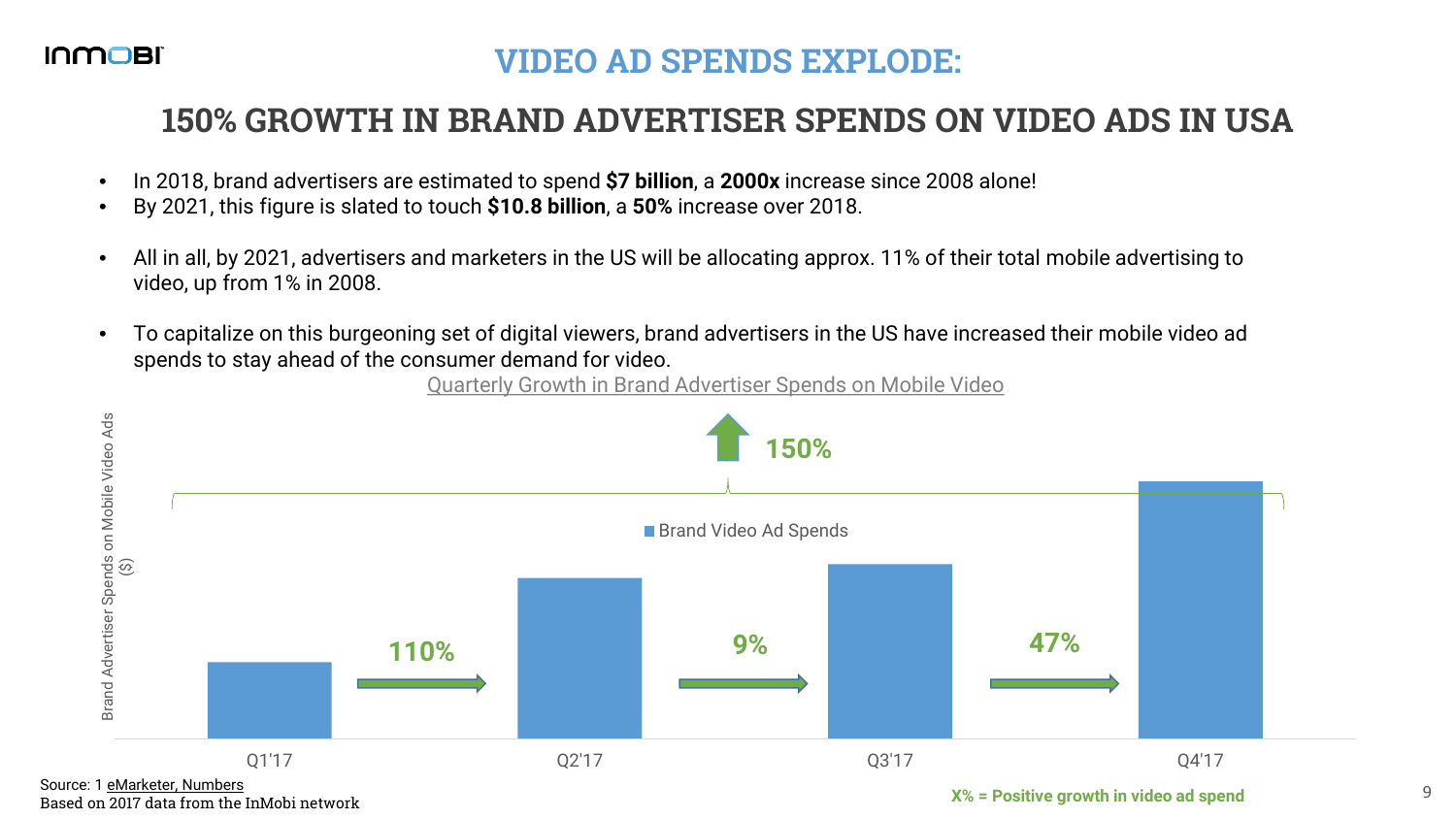## **GROWING DEMAND FOR VIDEO ADS:**

## **176% GROWTH IN MOBILE VIDEO AD CONSUMPTION IN USA**

- Video has become the new favorite form of content consumption for people in the US, especially on their mobile devices. With a 176% Y-o-Y growth in mobile video ad viewership, video ad consumption in the US is exploding and so is the consumption of mobile video ads.
- Digital video viewers in the US are slated to increase by **82%** Y-on-Y to reach **227.5 million** in 2018. By 2021, it is expected to further increase by **80%+** Y-o-Y such that there will be **239.2 million** digital video viewers in 3 years from today. 1



Source: 1 [eMarketer, Digital Video Viewers USA](http://www.emarketer.com/Chart/US-Digital-Video-Viewers-Penetration-2017-2021-millions-of-internet-users/204602)<br>Based on 2017 data from the InMobi network

 $X\%$  = Positive growth in video ad impressions 10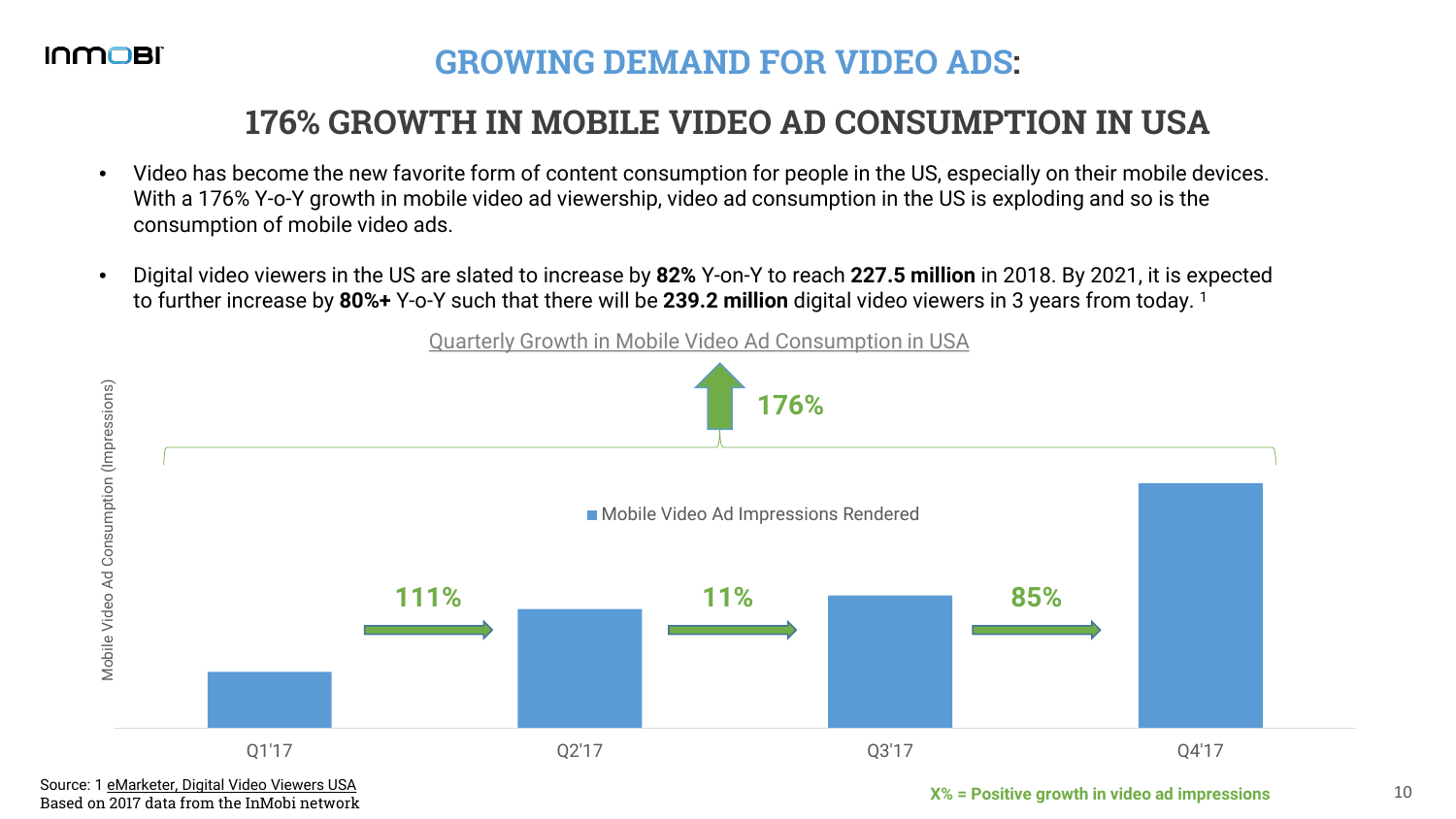# A GLOBAL OVERVIEW OF

# MOBILE VIDEO ADVERTISING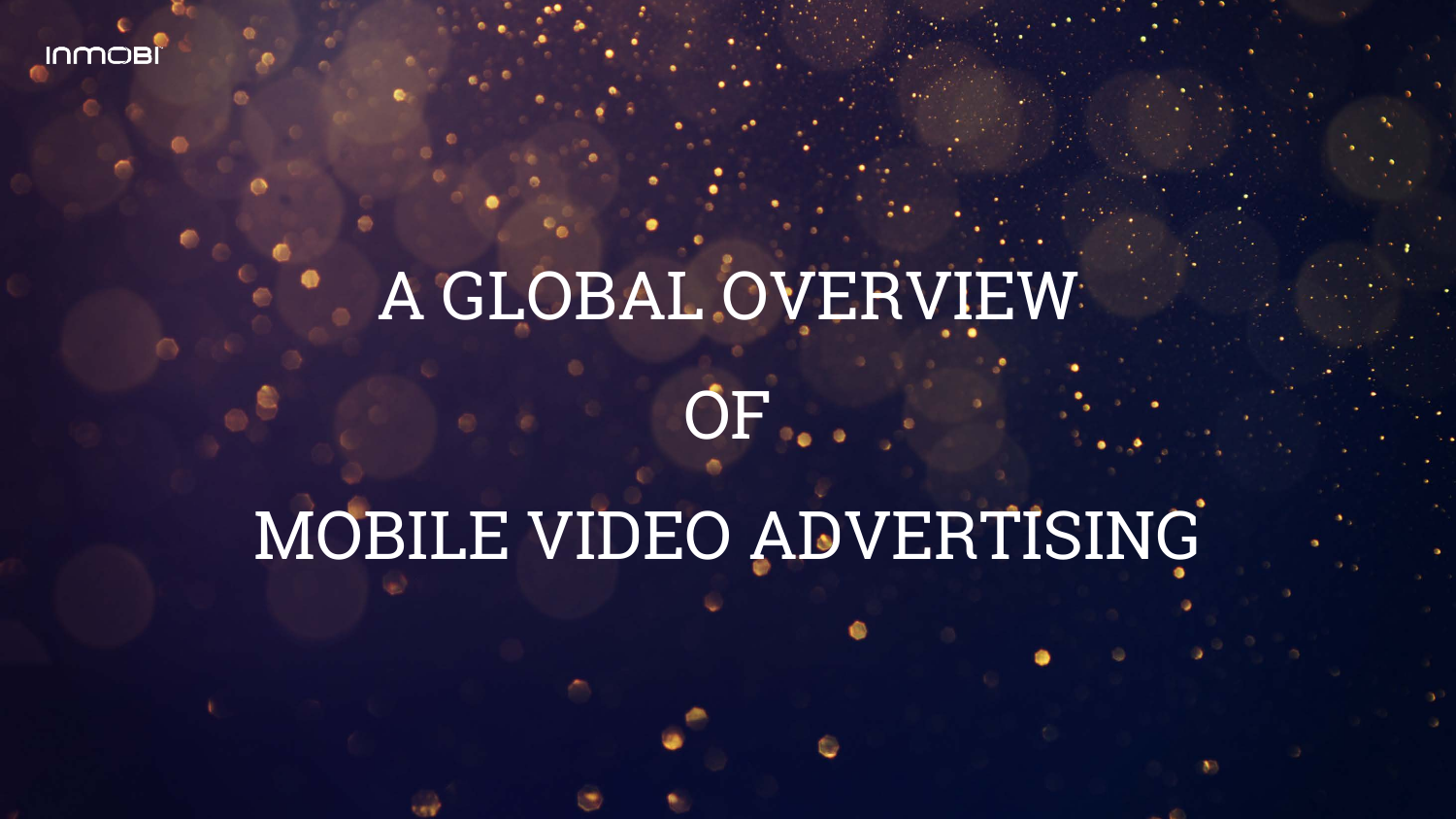## **REGIONAL VIDEO LANDSCAPE:**

## **NORTH AMERICA LEADS MOBILE VIDEO AD SPENDS WORLDWIDE**

• North America leads the global mobile video ad market with 50% share of all video ad budgets, and witnessed a **150%** Y-o-Y growth in brand advertiser spends on video.



#### Brand Advertiser Spends on Mobile Video Ads Across Regions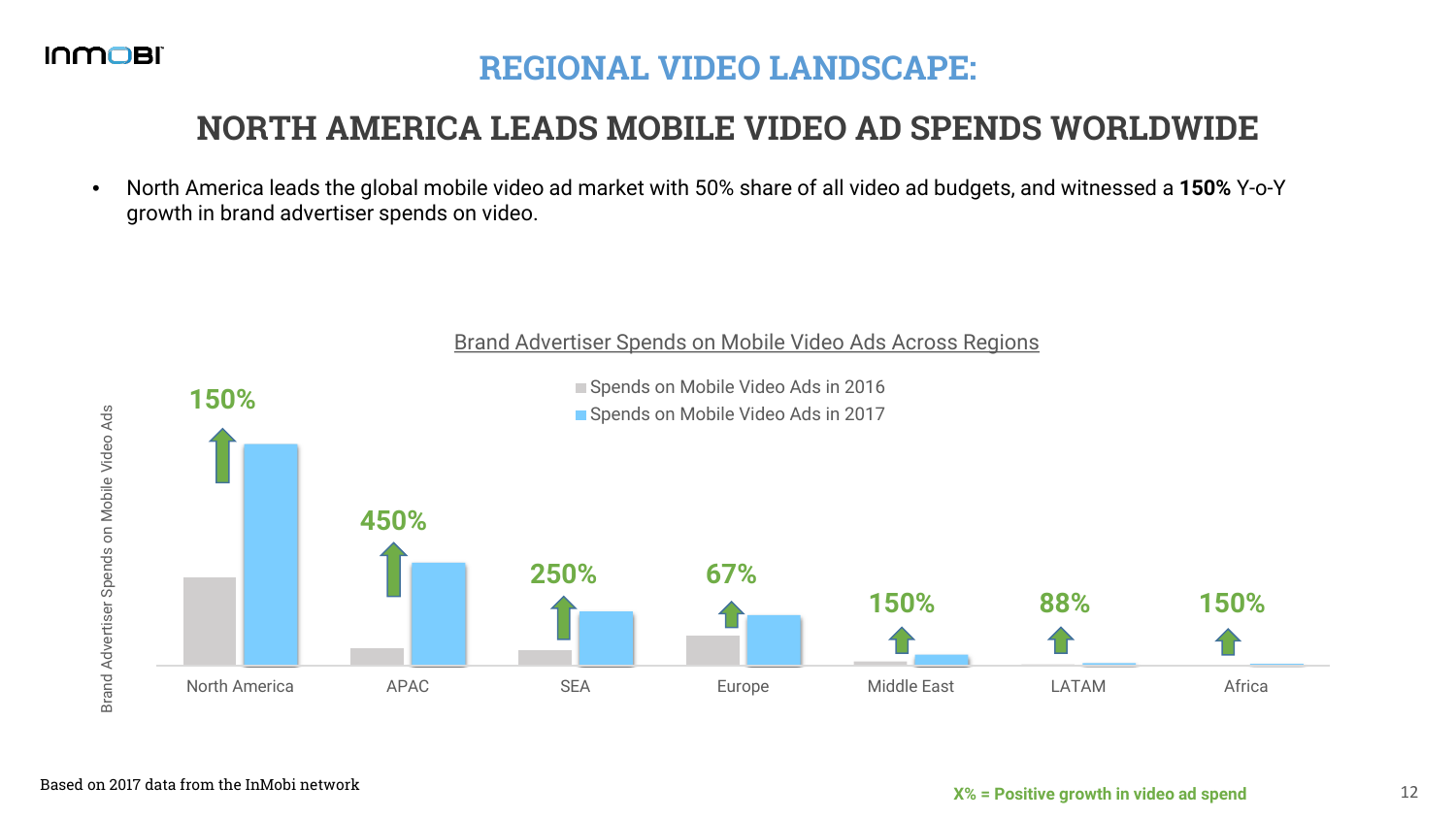## **REGIONAL VIDEO LANDSCAPE:**

## **NORTH AMERICA LEADS MOBILE VIDEO AD CONSUMPTION WORLDWIDE**

- North America is the largest consumer of mobile video ads, accounting for **44%** share of all video ad impressions.
- Moreover, with a **180% Y-o-Y** increase in video ad consumption via mobile devices, the demand for video ads is only expected to grow further.
- Interestingly, video viewing is skewed heavily towards apps with US adults spending over 20 minutes daily in apps vs. 11 minutes per day on mobile web.

#### Shifting Mobile Video Ad Consumption Around the World

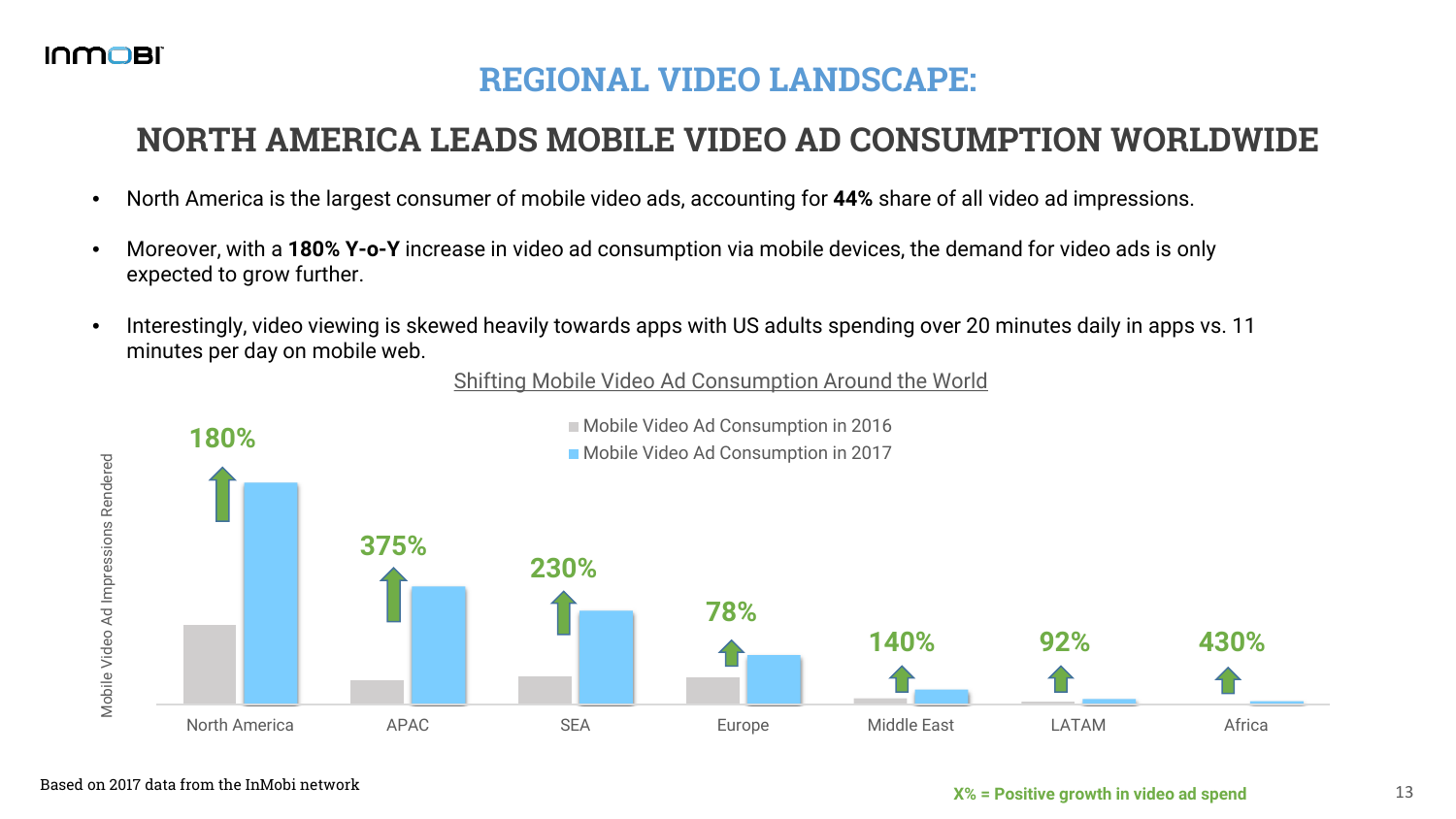## **TOP VIDEO AD SPENDERS: USA TOPS THE WORLD IN MOBILE VIDEO AD SPENDS**

- USA is the biggest brand market for advertisers the world over. It attracts the largest share i.e. 49% of advertiser spends on mobile video.
- With digital video viewership and demand for mobile video ad on the upswing, brand advertisers will continue to increase their spending on video to capitalize on the growing demand.



#### Top 10 Mobile Video Advertising Markets by Ad Spends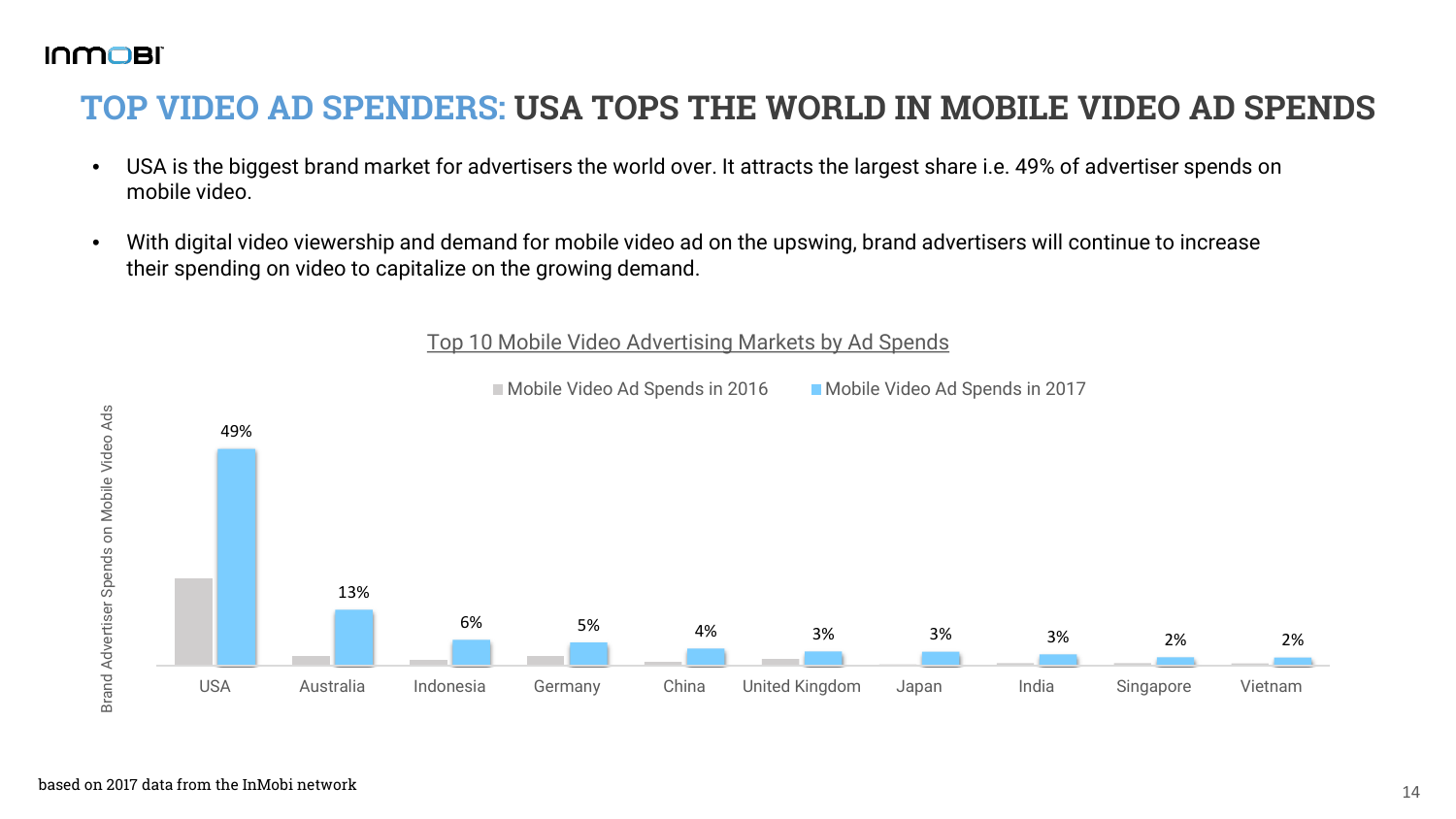

Mobile Video Ad Impressions Rendered

Mobile Video Ad Impressions Rendered

## **TOP VIDEO AD CONSUMERS:**

## **USA LEADS THE WORLD IN MOBILE VIDEO AD CONSUMPTION**

- It is no surprise that USA leads the world in mobile video ads consumed with 42% share, measured by the number of impressions rendered on the user's screen.
- With a Y-o-Y growth of 382%, Chinese brand advertisers are aggressively investing in video advertising to effectively reach their audiences.

#### Top 10 Mobile Video Ad Consumer Markets



Mobile Video Ads Consumed in 2016 Mobile Video Ads Consumed in 2017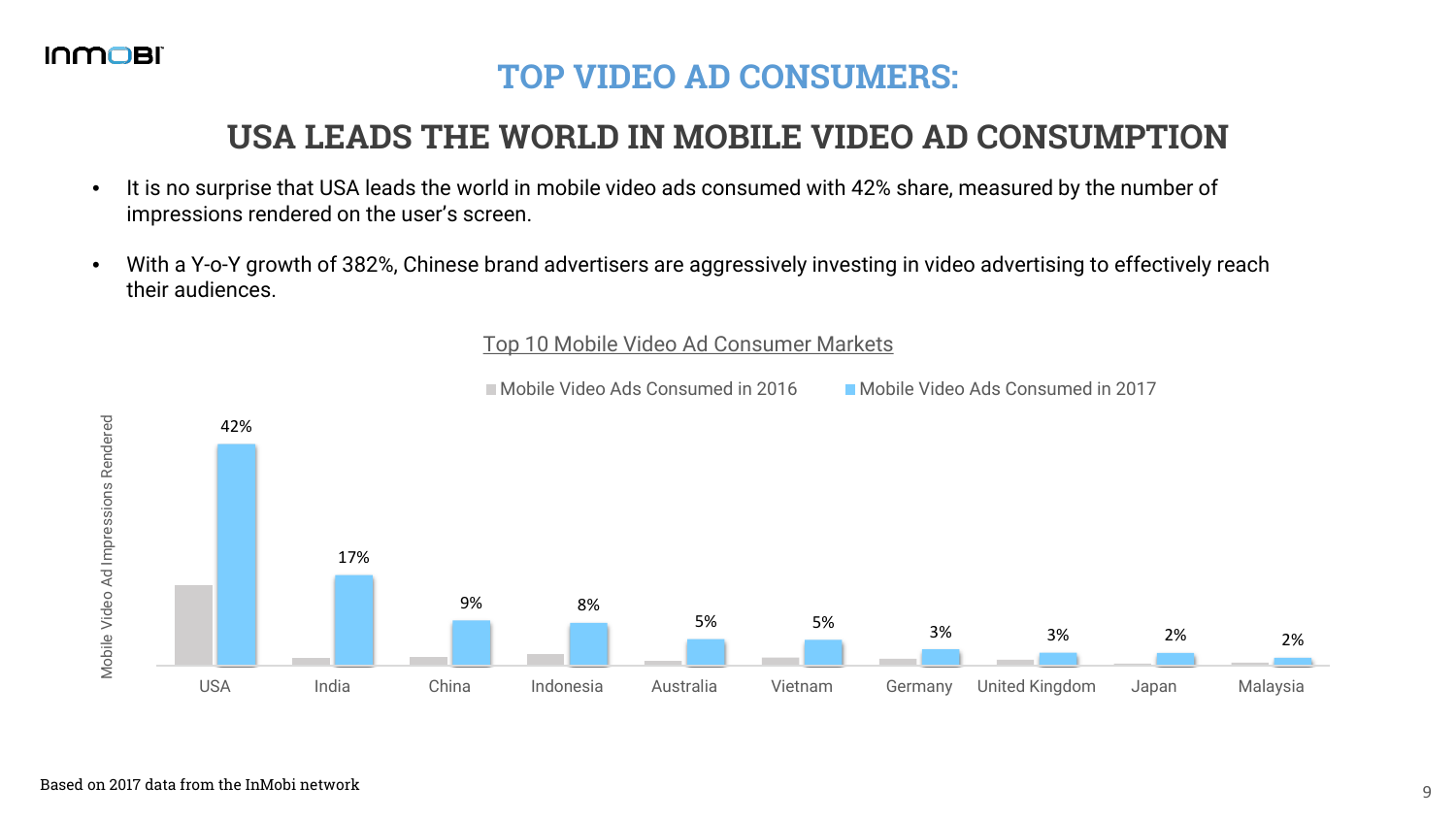## **GROWING NATIONS OF VIDEO ADVERTISING:**

#### **SOUTH KOREA RECORDED THE HIGHEST GROWTH IN MOBILE VIDEO AD SPENDS**

• South Korea, by far recorded the highest Y-o-Y growth of **>1000%** in mobile video advertising, making it one of the south after destinations for video advertising



#### Countries Leading the Growth in Brand Advertiser Spends in Mobile Video Ads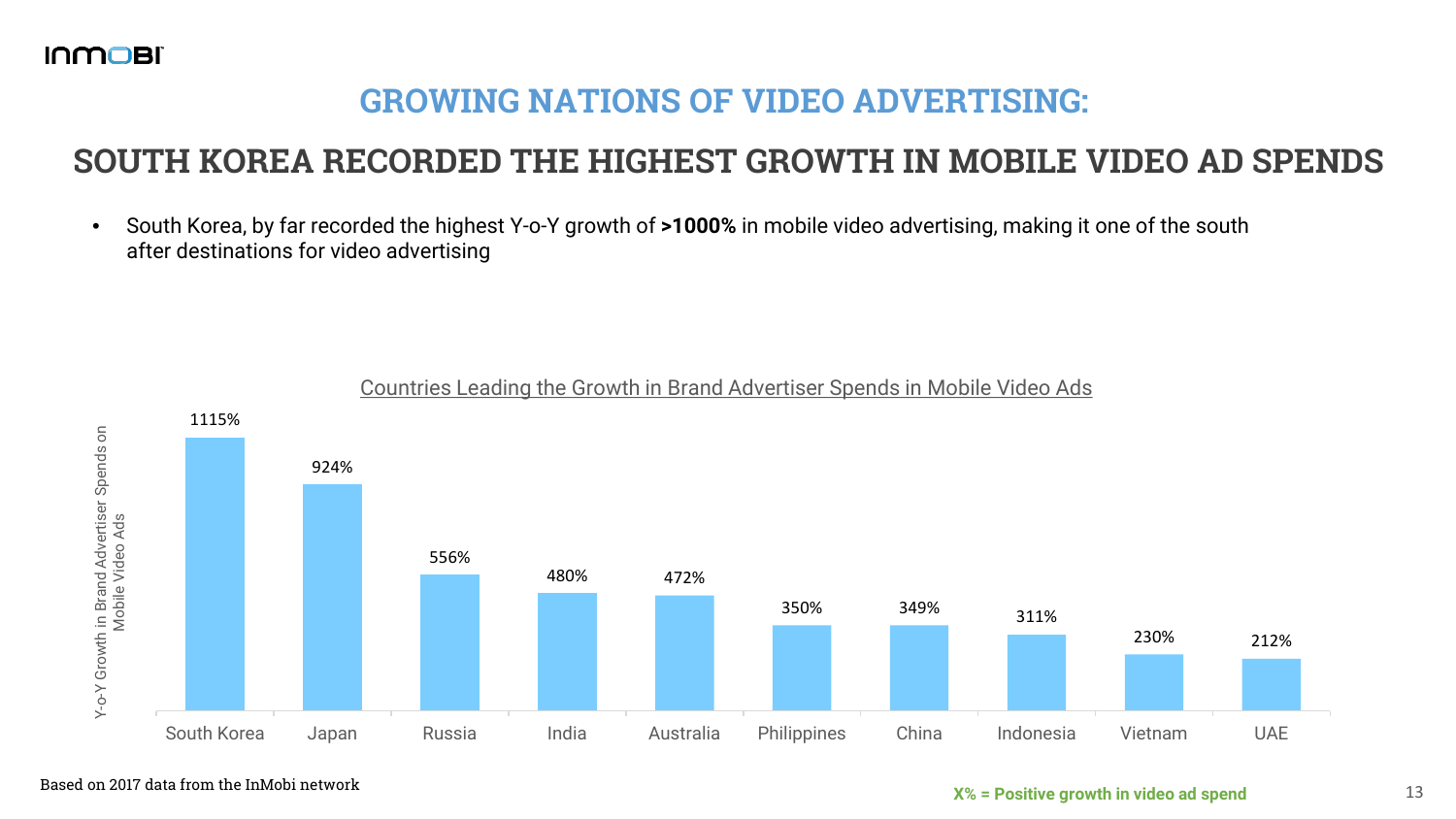## **GROWING CONSUMERS OF VIDEO ADS:**

# **SOUTH KOREA LEADS GROWTH IN CONSUMPTION OF MOBILE VIDEO AD**

• South Korea, by far recorded the highest Y-o-Y growth of **792%** in consumption of mobile video ads.



#### Based on 2017 data from the InMobi network **14** and the Inmustum of the Index of the Inmustum of the Inmustum of the Index of the Index of the Index of the Index of the Index of the Index of the Index of the Index of the I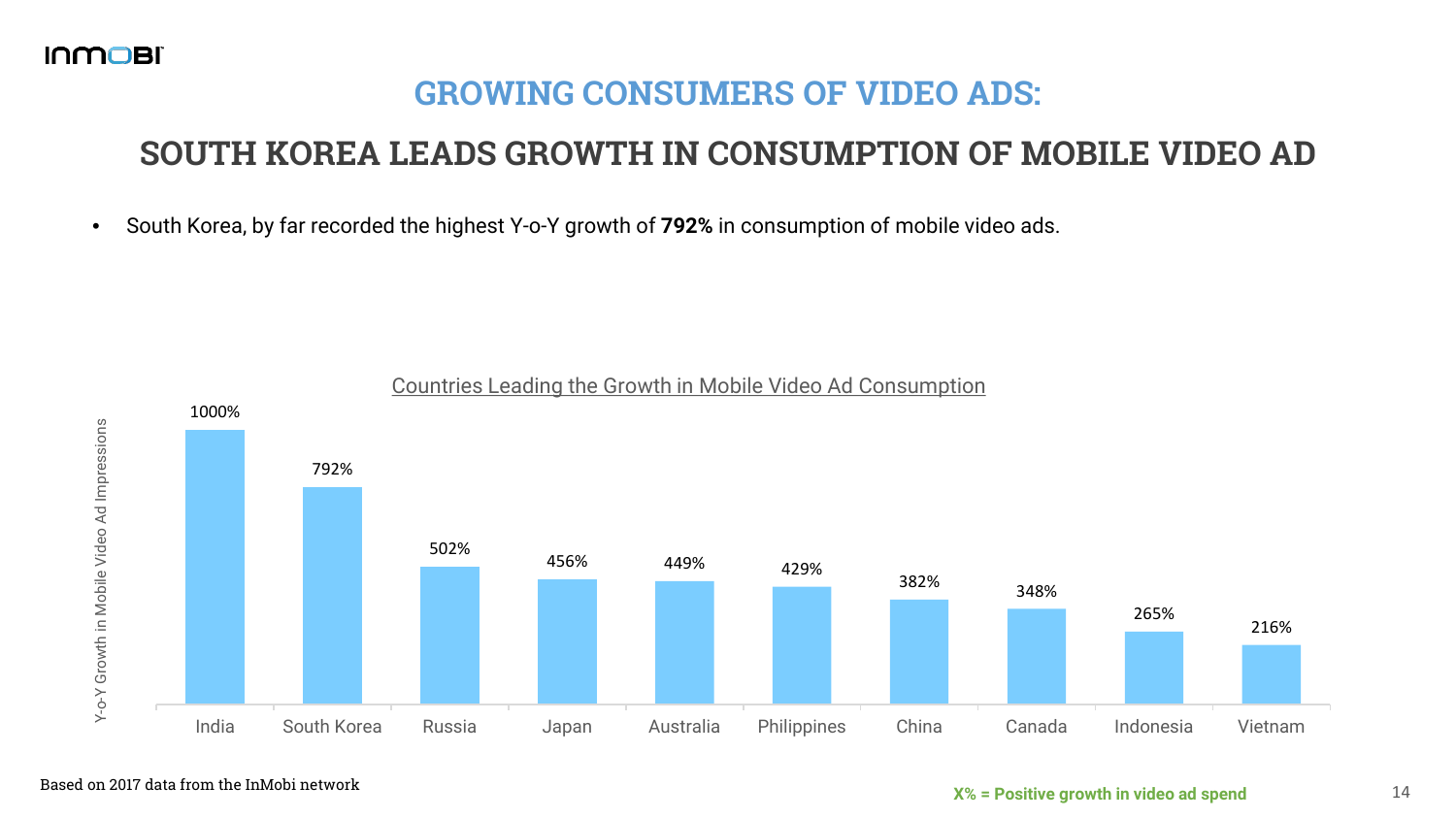# *'REAPING THE REWARDS* WITH

# MOBILE VIDEO ADVERTISING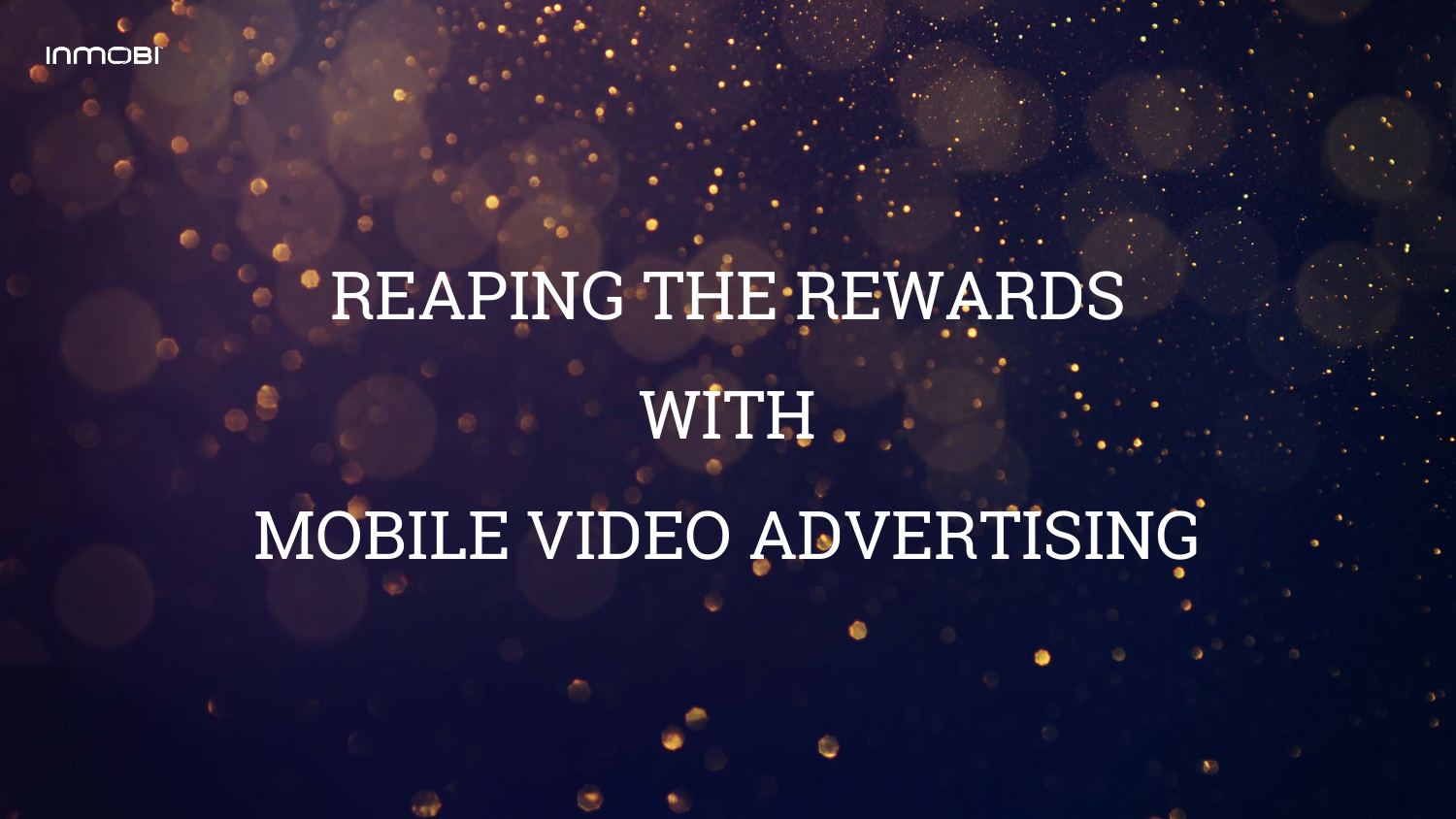#### **VIDEO ADS DRIVE HIGHER USER ENGAGEMENT**

- Video ads are the most valuable channel at the available to advertisers today.
- It not only allows for superior storytelling but the interactivity of video ads ensures a higher user engagement delivering above average CTRs compared to Banner Ads.



Engagement, as measured by CTR. Video Indexed CTR = (CTR/Global Average Video CTR)\*100. The Global average CTR Index = 100. Based on 2017 data from the InMobi network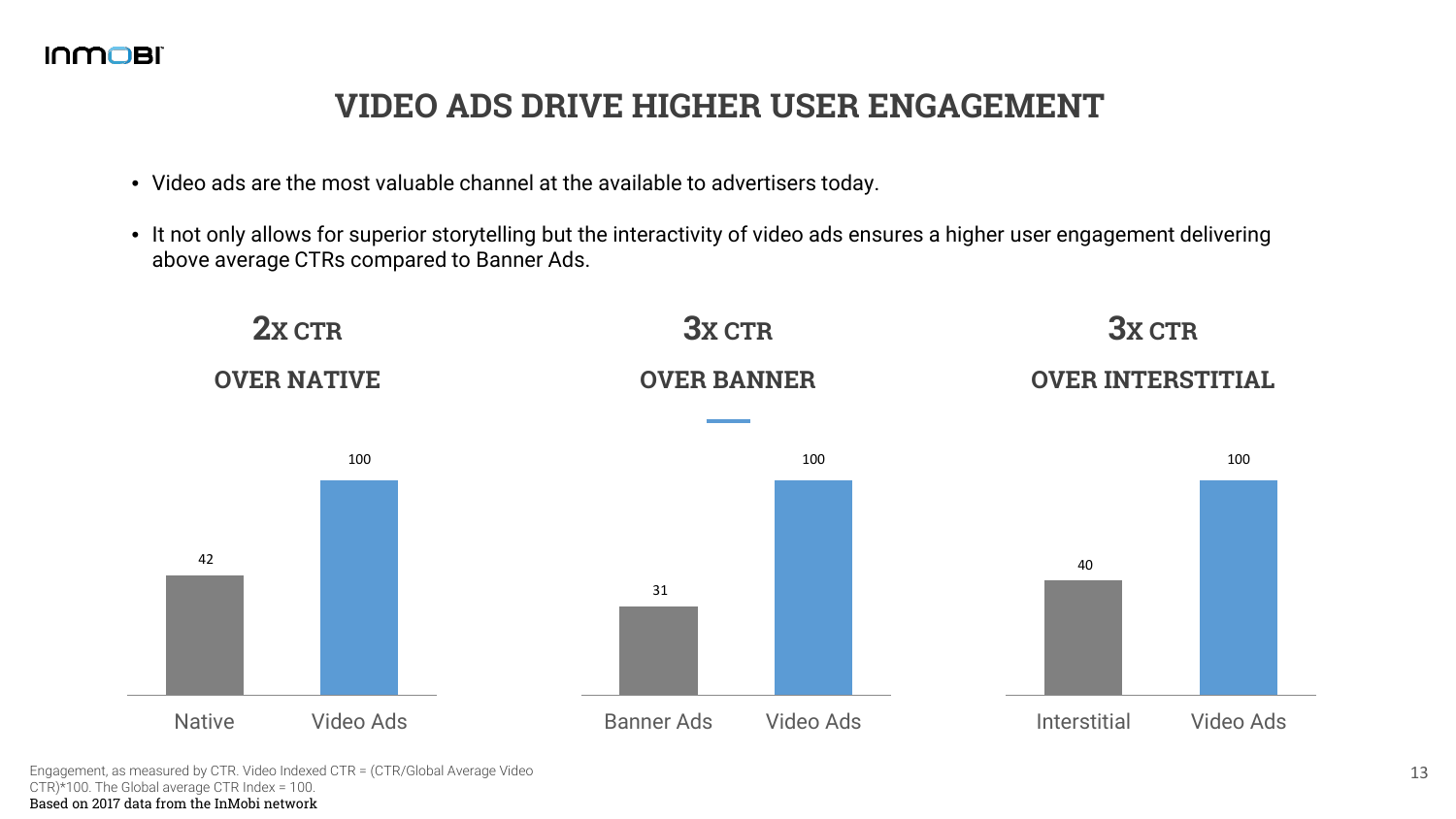#### **ADVERTISERS ENJOY HIGHER RETURNS WITH SDK-LEVEL INTEGRATION**

- A native in-app mobile video is a mobile-first video ad format that leverages the native video player of the device to deliver video ads. Such a format runs on SDK inventory where video ads are pre-cached hence reducing video ad-load speeds. Hence it creates a buffer-free user experience, while boasting of higher user engagement and completion rates for brand advertisers. Moreover, with an SDK integration, there is zero chance of fraudulent reporting.
- Advertisers are able to deliver a superior user experience thus attracting **70%** higher CTRs when using SDK integrated inventory compared to API-integrated ones.



- Engagement measured as CTR. Indexed CTR = (CTR/Global Average Video CTR)\*100. Global Average Video CTR Index = 100
- Integration types can be SDK, API and Native in-app video.
- Based on 2017 data from the InMobi network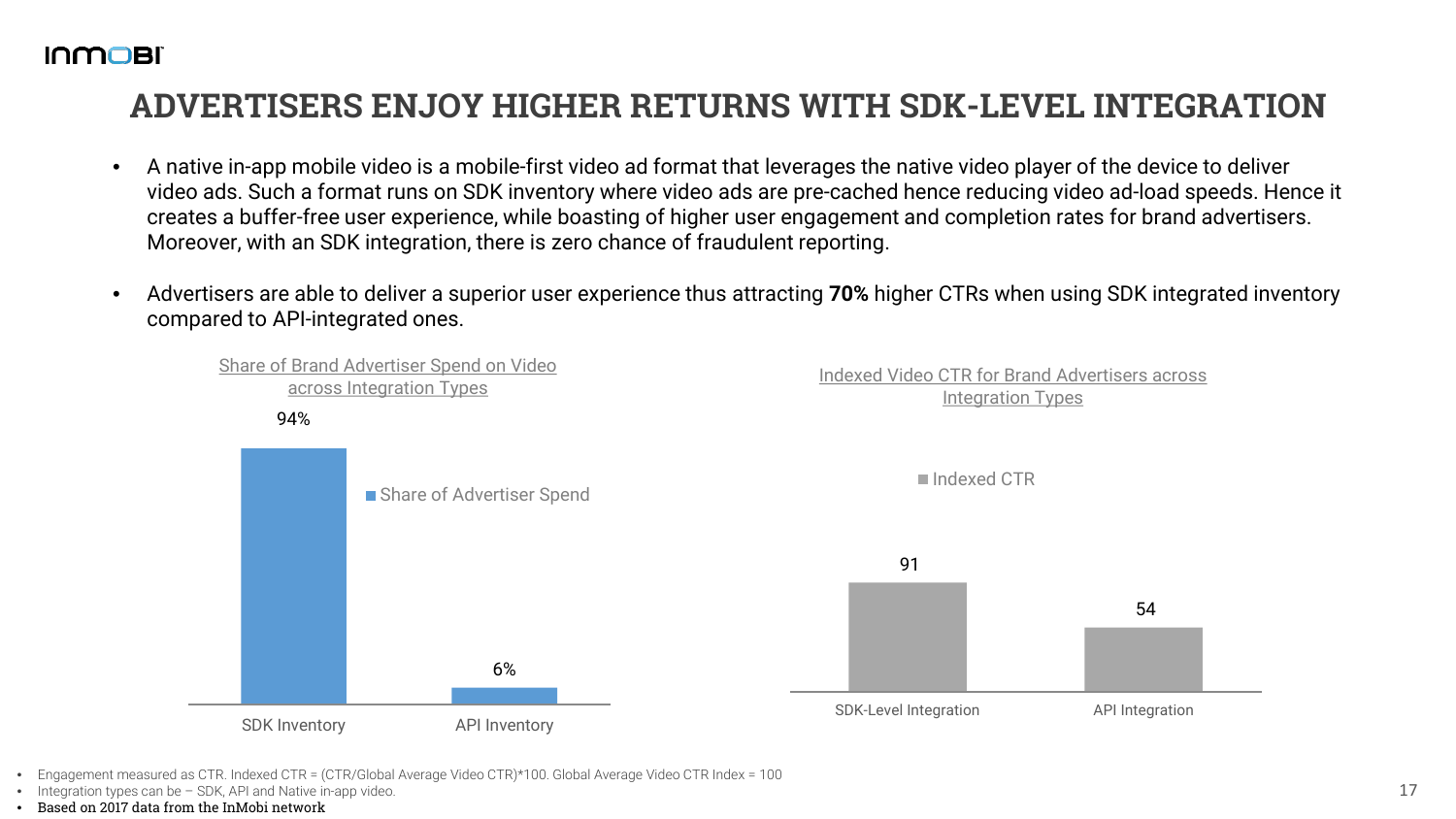#### **USA VIEWABILITY METRICS**

- The arrival of MRC's Viewability Guidelines\* provided a single globally accepted definition for mobile video Viewability. As Viewability of ad impressions takes center stage, brand advertisers must demand MRCcompliant metrics for their ad campaigns. Third party verification measurement partners such as MOAT are incorporated directly into InMobi's SDK resulting in cleaner metrics and the option to optimize the campaign on Viewability metrics.
- InMobi's DMVR approach delivers 2x better than the MOAT Viewability benchmark for November 2017.
- Additionally, only 0.2% of the traffic is invalid against the MOAT benchmark of 0.3%, thus delivering superior efficiency for advertising dollars spent.

| <b>Viewability Metrics</b>                | <b>InMobi Score</b> | <b>MOAT Benchmark</b> |
|-------------------------------------------|---------------------|-----------------------|
| <b>Average Human and Viewable</b><br>Rate | 93.84%              | 49.20%                |
| <b>Average IVT Rate</b>                   | 0.2%                | 0.30%                 |
| <b>AVOC Rate</b>                          | 23.12%              | 24.70%                |
| <b>MOAT Video Score</b>                   | 54                  | 50                    |

- \*[MRC Mobile Viewable Ad impression Measurement Guidelines, 2016](http://measurementnow.net/wp-content/uploads/2015/01/FINAL-062816-Mobile-Viewable-Guidelines-Final-1.pdf)
- Based on MOAT dashboard data for November 2017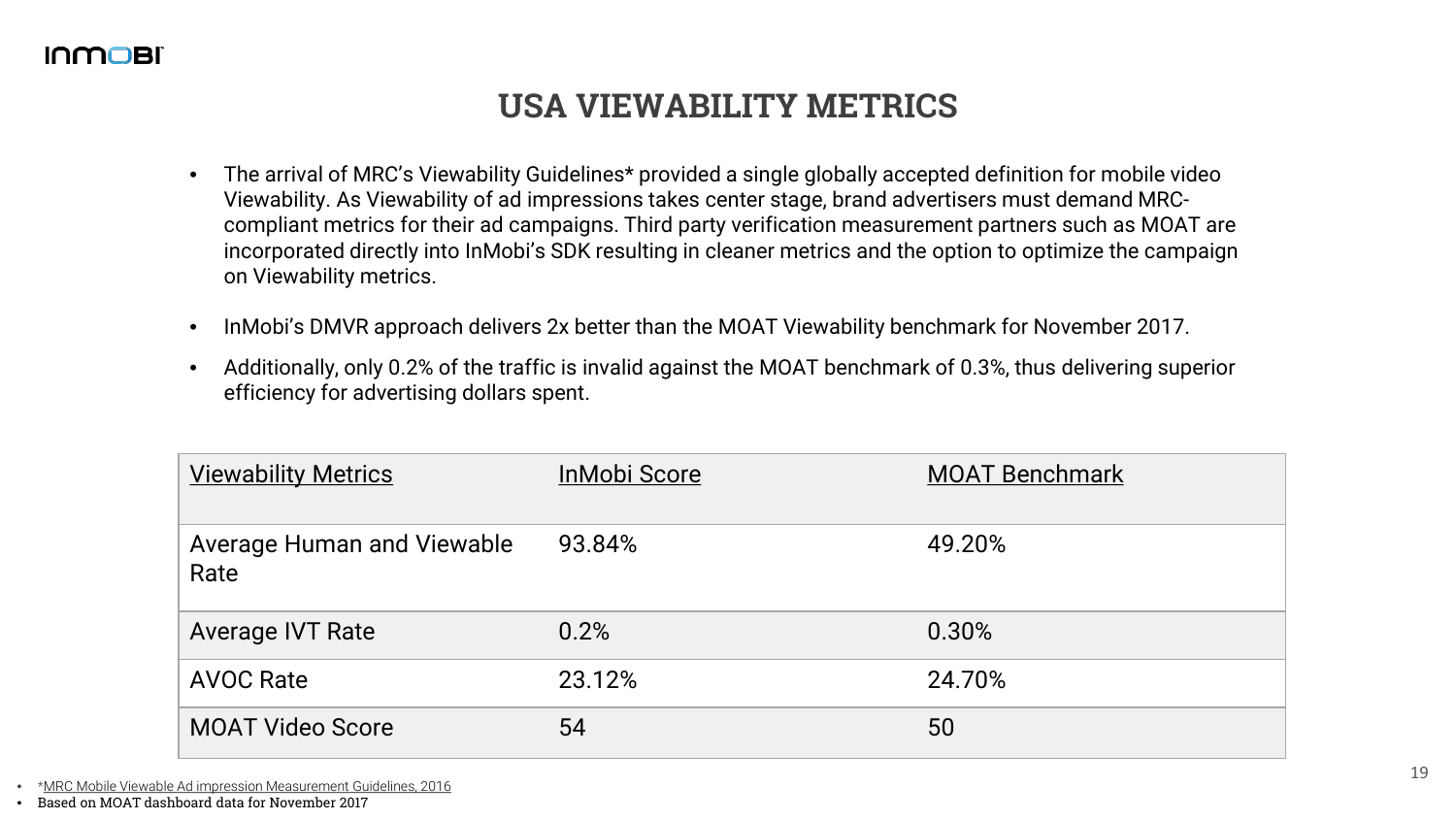#### **USA BOASTS OF 94% VIEWABILITY RATE FOR VIDEO ADS DELIVERED IN 2017**

- Viewability rate for mobile video ads is 2x MOAT's latest benchmark, delivering >90% across countries.
- USA boasts of 94% viewability rate for all video ads delivered in 2017.
- Brand advertisers across countries can track and measure Viewability around the world to ensure minimal wastage of the budgets.



Viewability Rate across Countries

Based on MOAT dashboard data for November 2017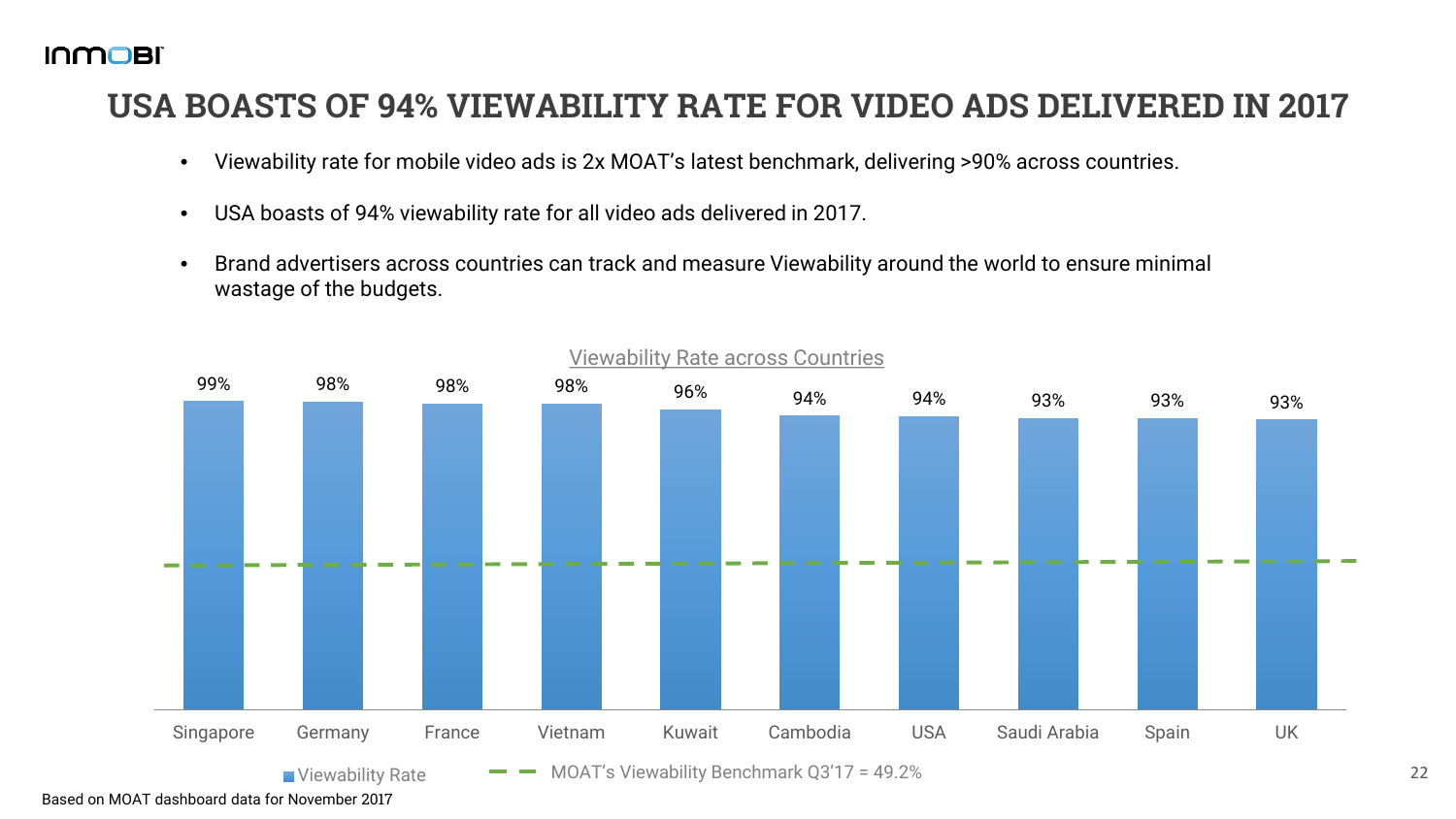# CONSUMER BEHAVIOUR **ON**

# MOBILE VIDEO ADS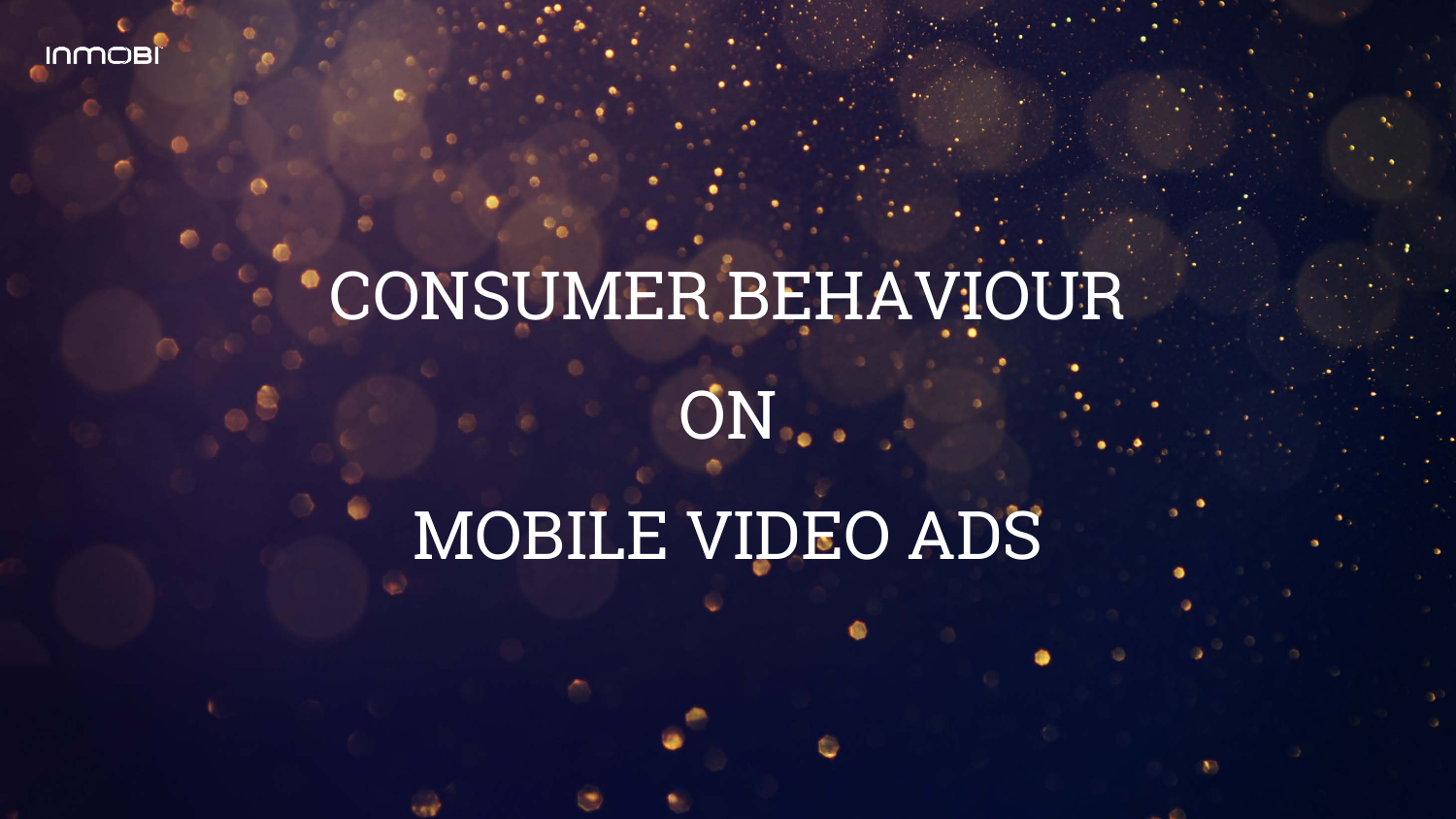# **RETAIL & F&B INVEST HEAVILY IN MOBILE VIDEO ADVERTISING**

- Given the superior performance delivered by mobile video ads, advertisers across verticals are investing in video advertising on mobile.
- Advertisers from the Retail and F&B vertical rank #1 and #2 in their spends on mobile video ads with a share of 38% and 11% respectively.

#### **TOP BRAND ADVERTISER CATEGORIES SPENDING ON MOBILE VIDEO ADS**



Video Ads Consumed = Share of Video ad impressions rendered<br>Based on 2017 data from the InMobi network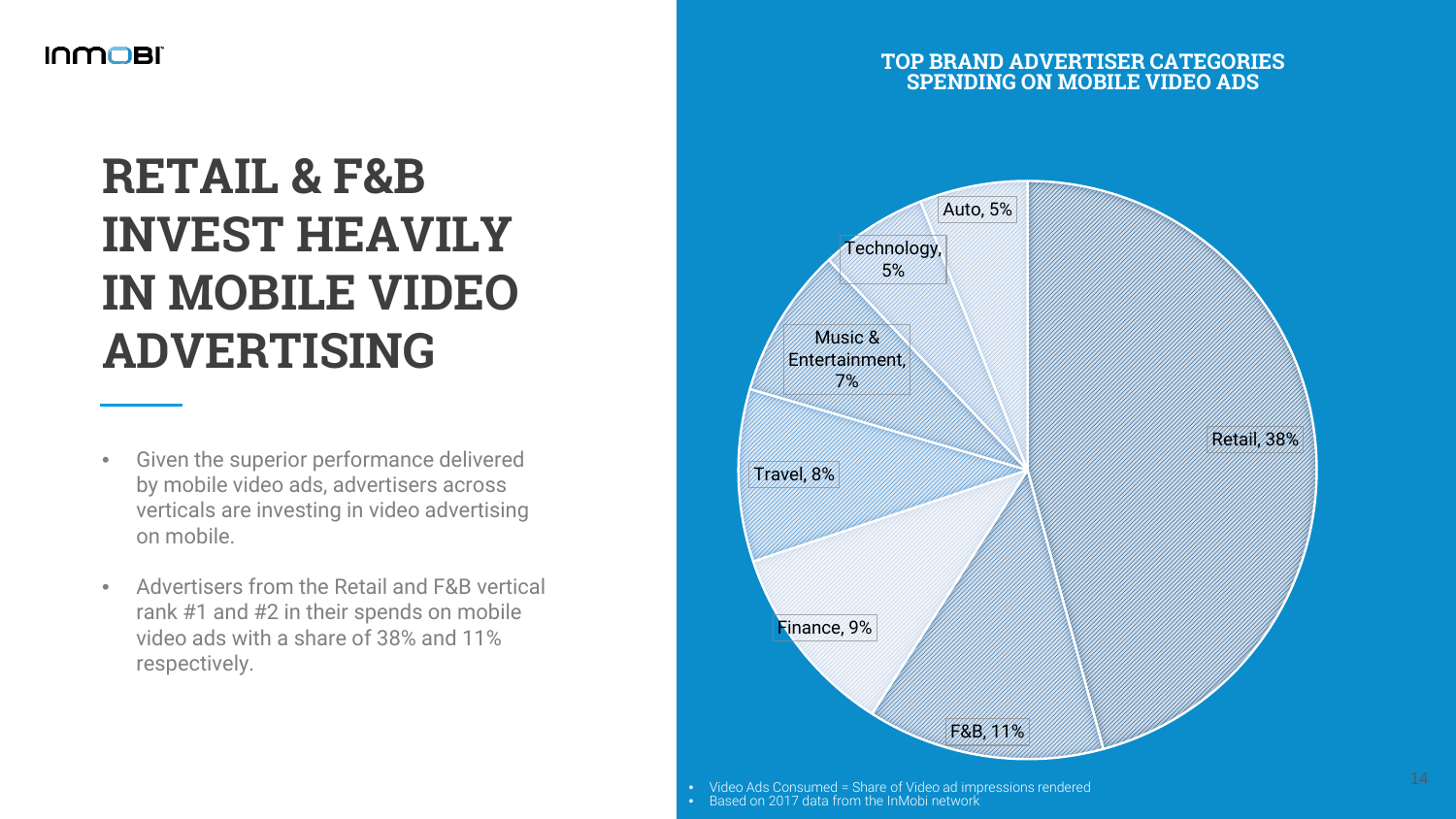#### **TOP VIDEO CONTENT CONSUMED BY AMERICANS ON THEIR MOBILE DEVICES**

# **AMERICANS LEAN TOWARDS RETAIL VIDEO ADS ON THEIR MOBILE DEVICES**

- Given the superior performance delivered by mobile video ads, advertisers across verticals are investing in video advertising on mobile.
- Americans displayed a clear preference for Retail related video ad content on their mobile devices.



• Video Ads Consumed = Share of Video ad impressions rendered • Based on 2017 data from the InMobi network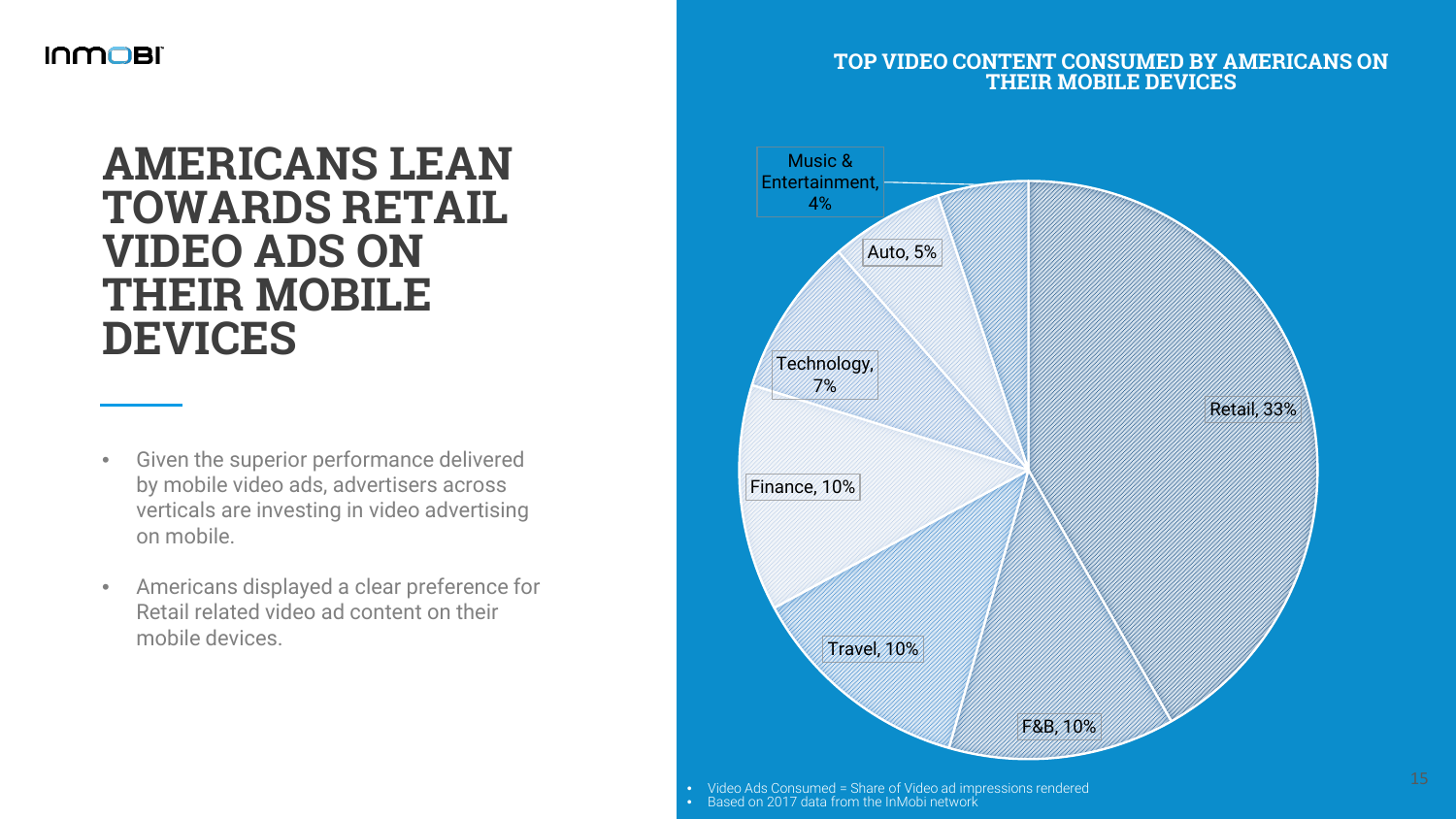# MOBILE VIDEO ADVERTISING IS

# PROGRAMMATIC-FIRST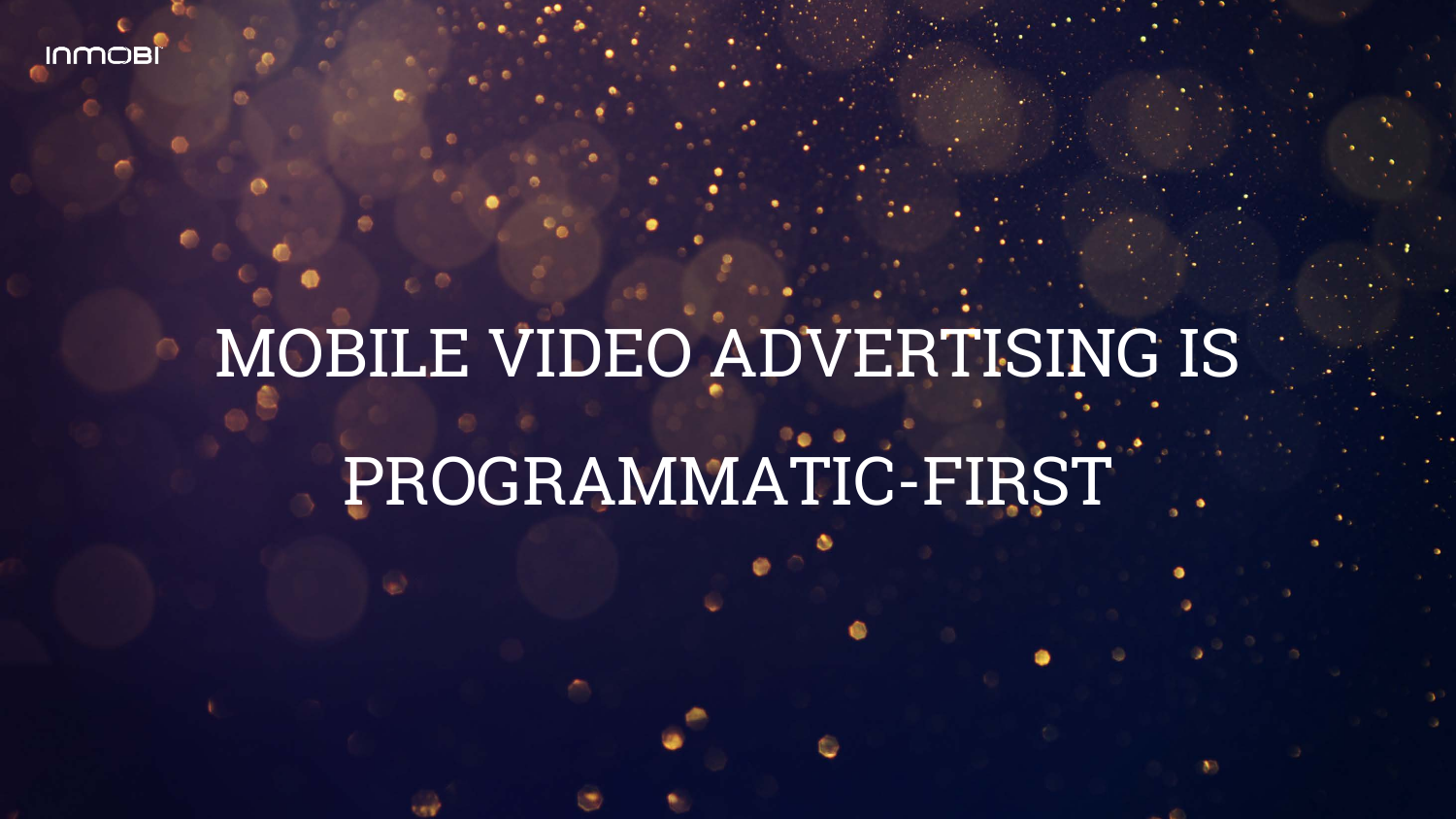## **91% OF ALL BRAND BUYING OCCURS ON PROGRAMMATIC CHANNELS IN THE US**

- Programmatic transacting of video touts the benefits of rich and diverse data sources, efficiencies of automation, and transparency of targeting and reporting.
- In 2018, programmatic digital video ad spending is estimated to reach \$11 billion, representing 74% of total digital video ad spending.
- On the InMobi network, >90% of all brand advertiser budgets are spent via programmatic channels.

Share of Brand Spends via Programmatic Channels

■ Spends via Programmatic ■ Spends not on Programmatic

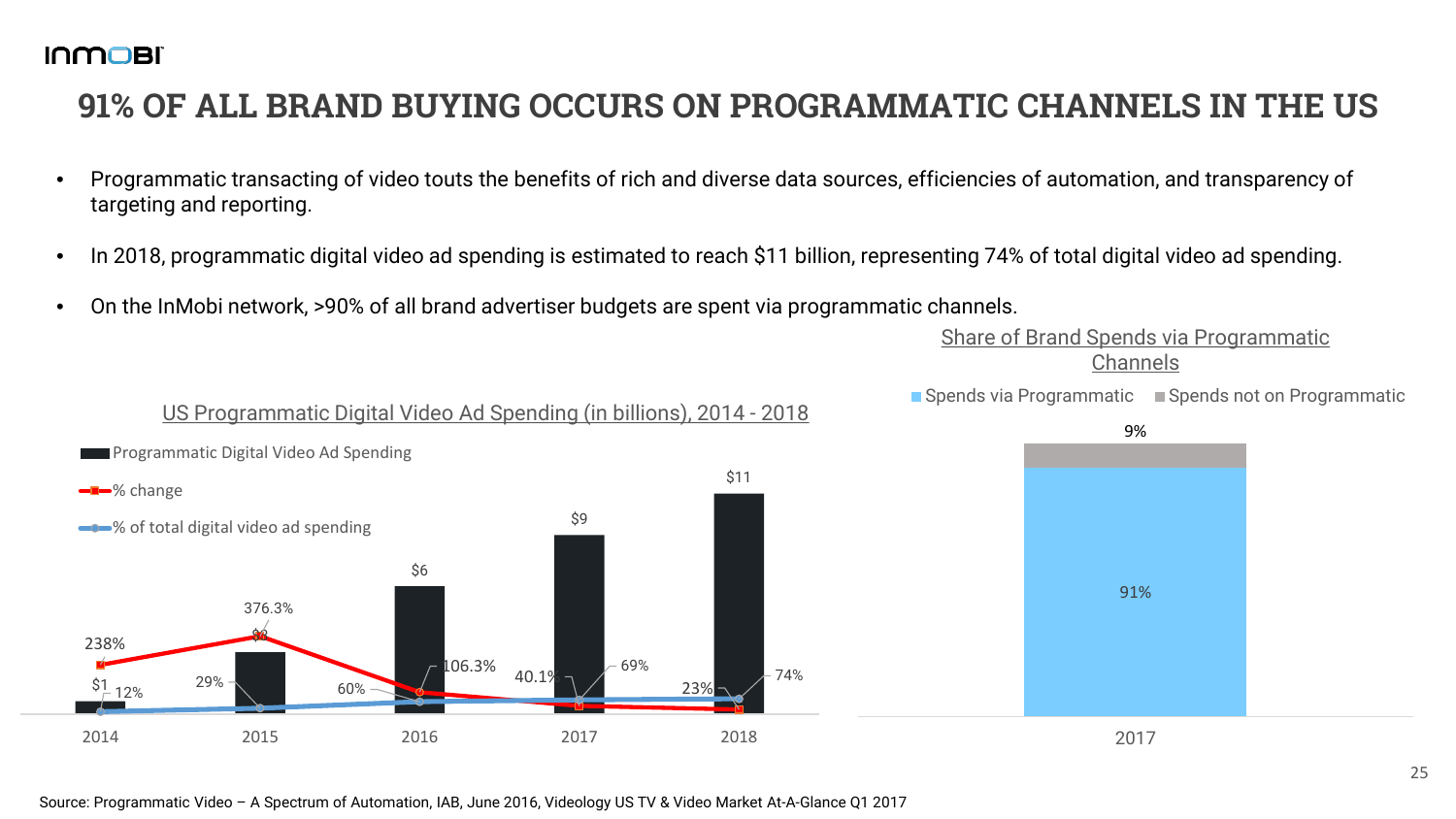## **PROGRAMMATIC BUYING OF MOBILE VIDEO ADS IS THE PREFERRED WAY**

- The entire mobile advertising industry is moving towards programmatic buying of inventory to satisfy the growing need for higher transparency, efficiency and control.
- At InMobi we are witnessing similar trends, with programmatic buying increasing by **136%** Y-o-Y.
- As programmatic gains popularity, advertisers across verticals are eagerly adopting programmatic as part of their advertising strategy. F&B and Retail are the biggest spenders via programmatic.



Based on 2017 data from the InMobi network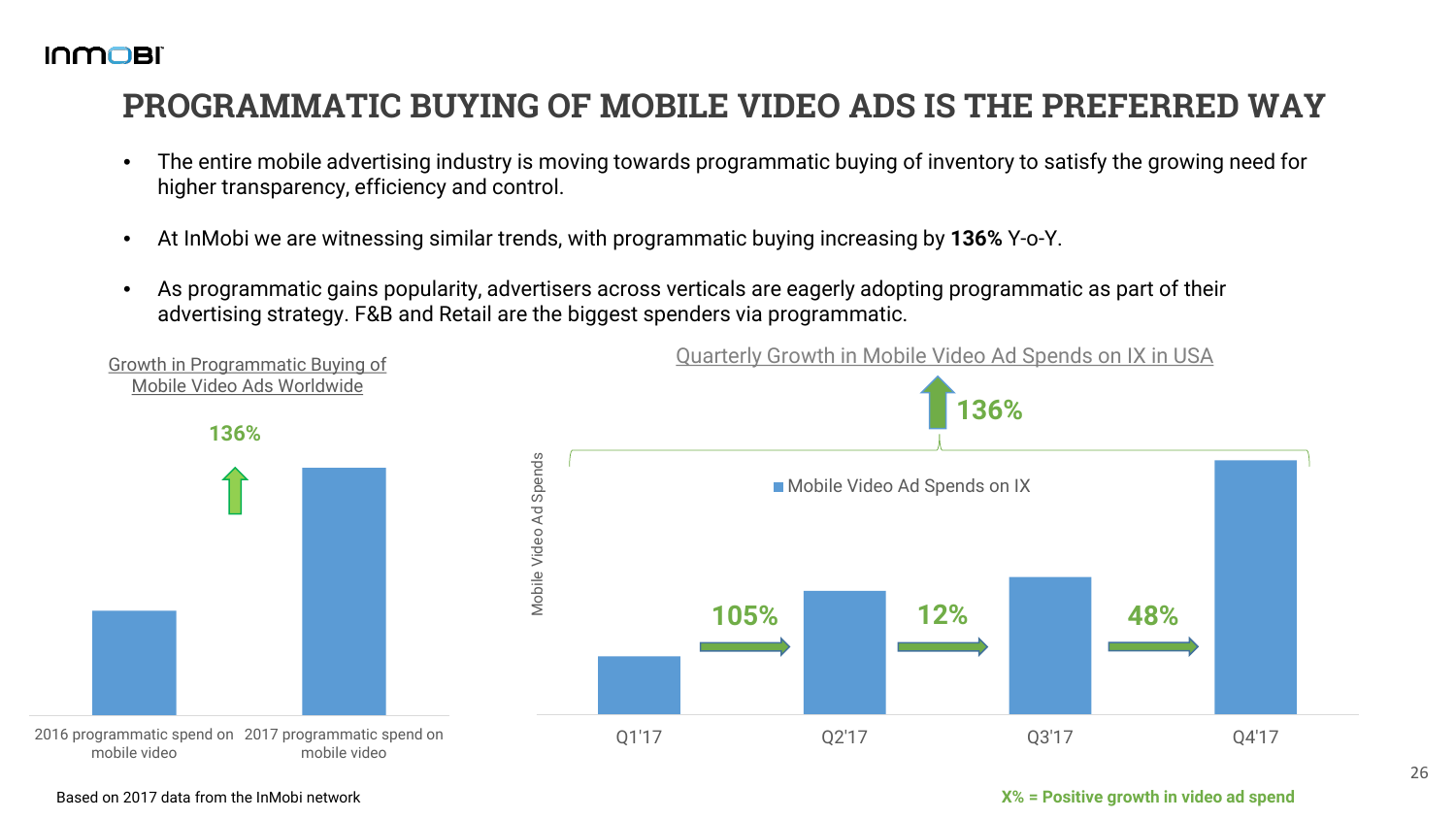# INSIGHTS TO DOING

# MOBILE VIDEO RIGHT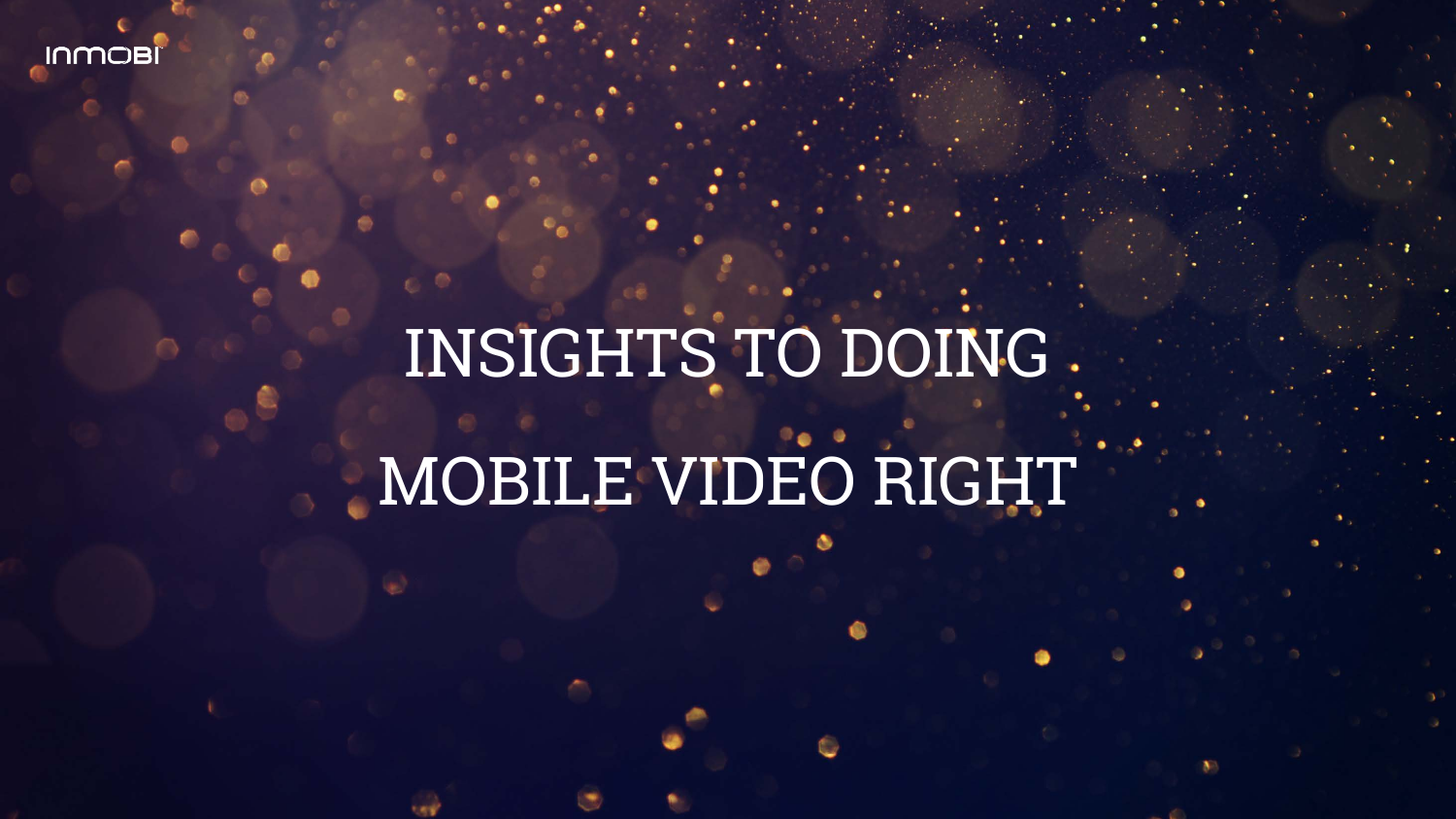#### **INSIGHTS TO DOING MOBILE VIDEO RIGHT**

|   | North America is the largest consumer of mobile video ads<br>North America is the hub for all in-app video ad activity - attracting the highest spends as Americans continue to be the<br>largest set of consumers.                                                                                                                                                                                                                                |
|---|----------------------------------------------------------------------------------------------------------------------------------------------------------------------------------------------------------------------------------------------------------------------------------------------------------------------------------------------------------------------------------------------------------------------------------------------------|
| 2 | In-app video advertising delivers unparalleled performance<br>With its superior performance and advancements in mobile-first technologies, mobile video ads are uniquely positioned to<br>help brand advertisers weave a compelling story that surpasses performance of all other ad formats.                                                                                                                                                      |
| 3 | Integrate with SDK for higher CTRs and Completion Rates<br>SDK-level integration has proved highly valuable to brand advertisers. Such advertisers enjoy >2X user engagement and<br>almost at-par Video Completion Rates                                                                                                                                                                                                                           |
| 4 | Adopt SDK-level Integration for Independent Measurement of Viewability<br>Viewability in North America (94%) is twice as much the MOAT benchmark (49.2%). By integrating at the SDK-level,<br>advertisers are able to enjoy pre-caching of videos which leads to faster load times, translating to higher Viewability Rates<br>and low IVT scores. Such efficiencies reduce loss of advertising dollars, delivering higher returns to advertisers. |
| 5 | Buy Video programmatically for full inventory transparency and better control<br>Programmatic buying of digital video is forecasted to grow by 74% in 2018, spurred by the growing need for control and<br>transparency from advertisers. <sup>1</sup> On the InMobi network, Programmatic buying of video ads grew by 136% Y-o-Y to account<br>for 91% share of all video ad spends in the US.                                                    |
| 6 | Advertisers across industry verticals are investing in Mobile Video Advertising<br>A video is worth a thousand pictures. A well made video can influence buying decisions, increase brand recall and retain<br>mind and wallet share amongst consumers. Advertisers across verticals are leveraging this powerful medium to engage<br>and retain their consumers.                                                                                  |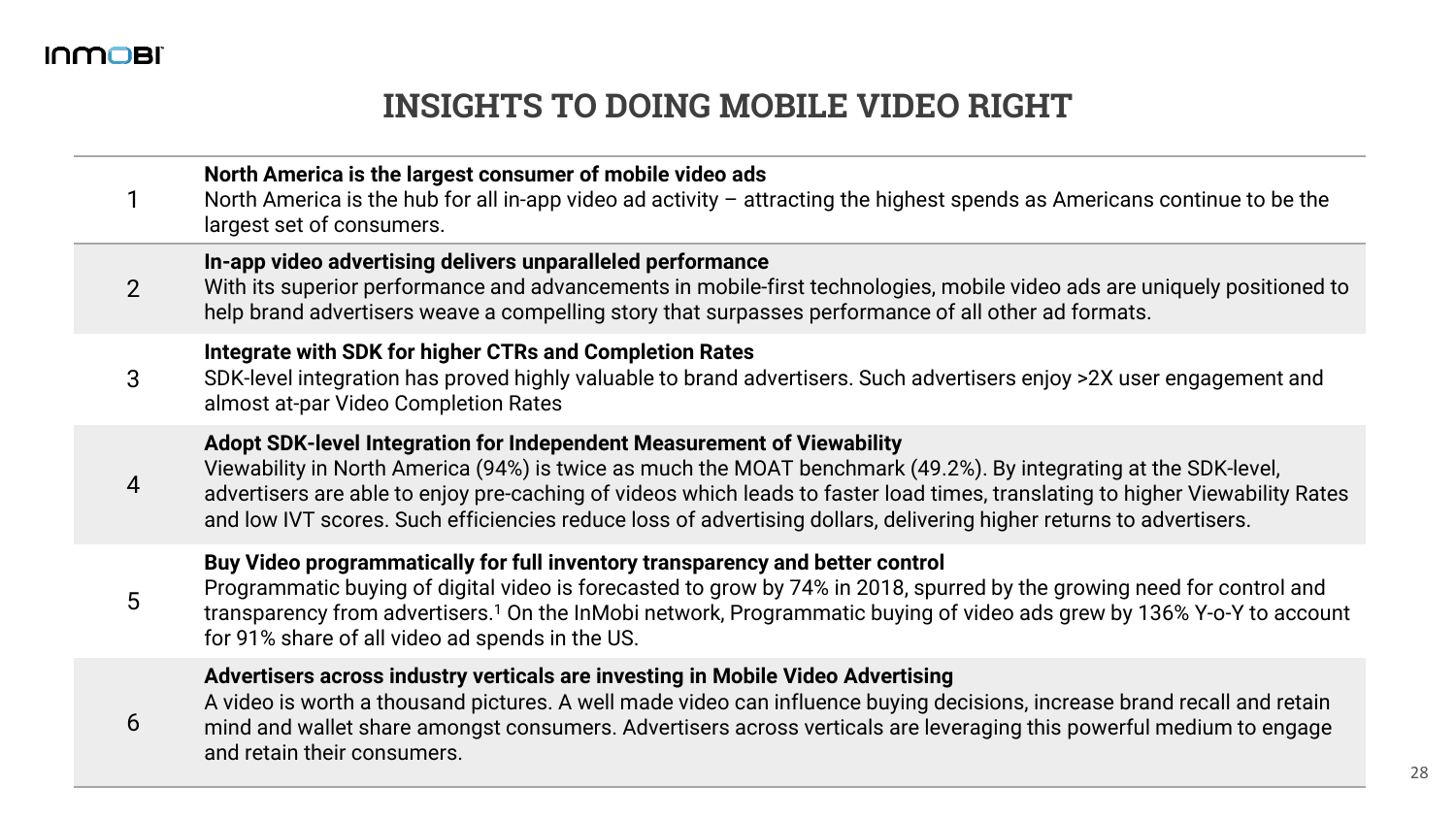# ABOUT US

InMobi is a global mobile advertising platform that specializes in delivering the best ROI for mobile marketers. A mobile-first and mobile-only platform, InMobi has been pioneering the next generation of ad experiences, including video advertising, on the back of deep learning based optimization engines.

InMobi platforms help brands, performance marketers and app publishers engage mobile users across different stages of their lifecycle, converting each mobile moment into an opportunity to drive engagement and revenue. Recognized by Fast Company as one of The Most Innovative Companies in 2016, InMobi reaches over 1.5 billion unique mobile devices worldwide, and is redefining business models for the mobile ecosystem. For more information, visit [www.inmobi.com](http://www.inmobi.com/)

[contactus@inmobi.com](mailto:contactus@inmobi.com)

29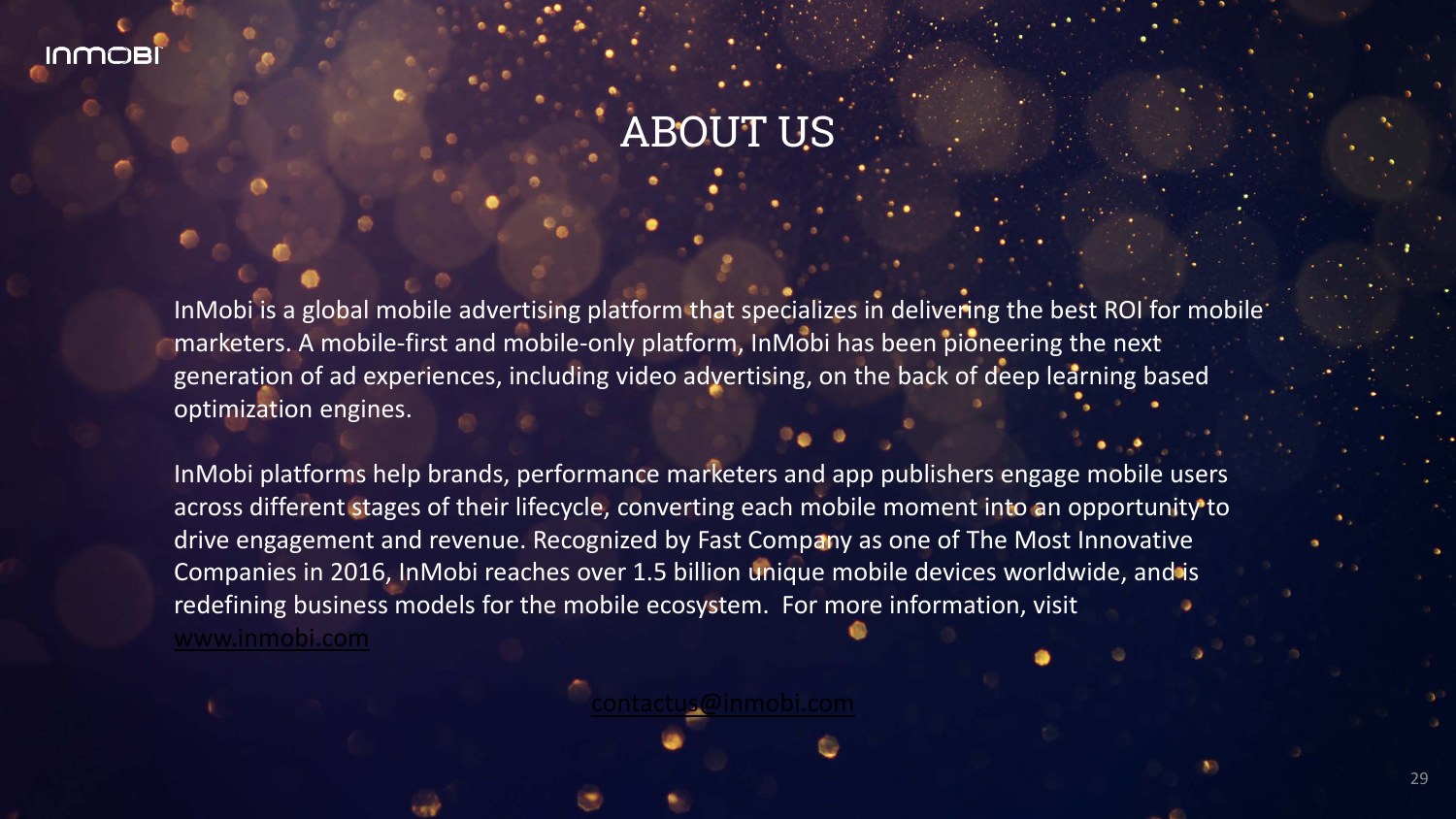### **WE ARE A TECHNOLOGY POWERHOUSE**

The global scale & reach of our full-stack advertising platform helps brands nudge mobile users across different stages of their lifecycle, converting each mobile moment into an opportunity to drive engagement & revenue.

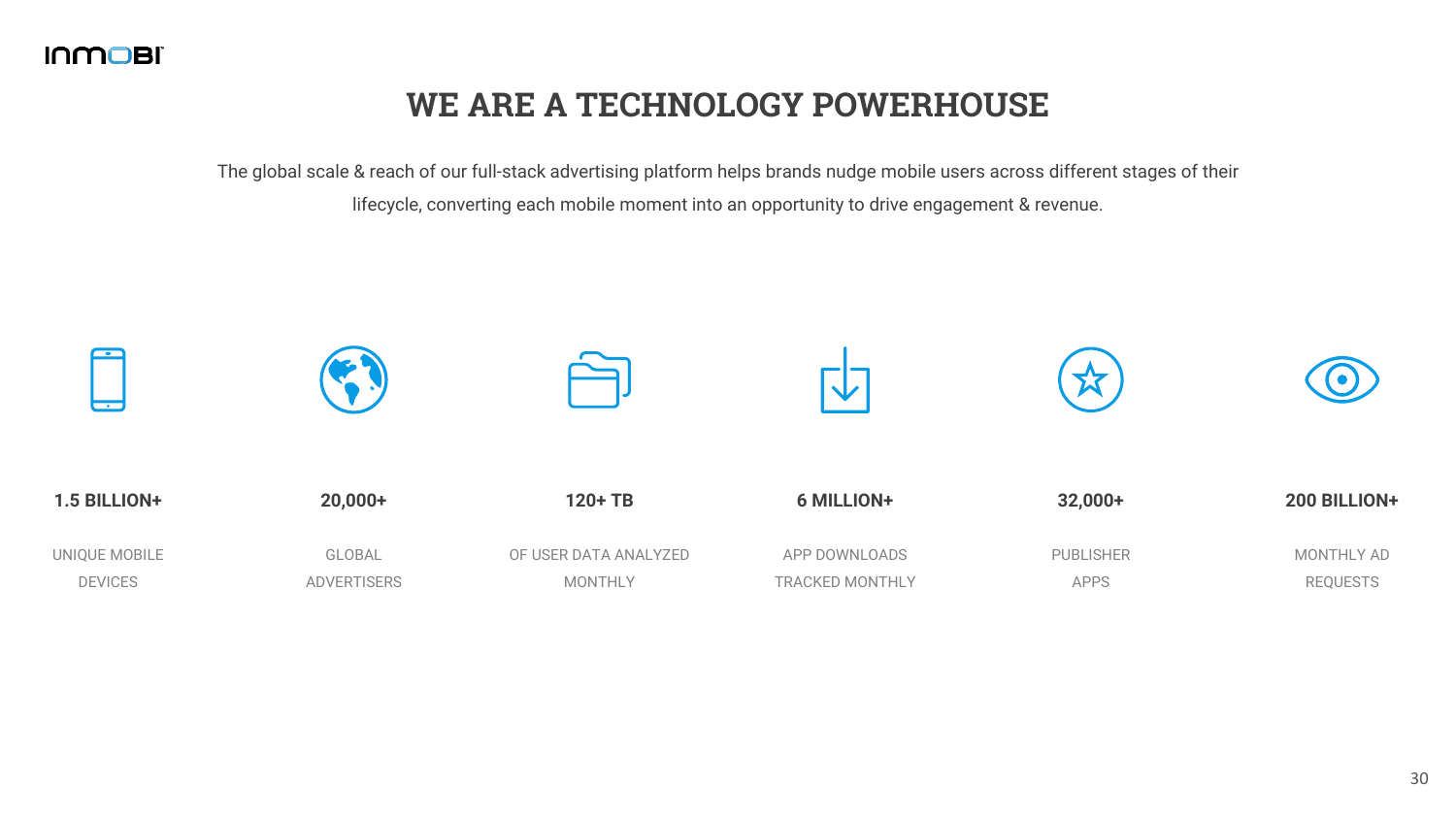#### **ABOUT INMOBI, COMPANY OVERVIEW**

Over 9 years pioneering mobile advertising and discovery spanning the globe



#### **GLOBAL COVERAGE**

Global reach and scale with local expertise, spanning 18 offices across the globe, and a dominant position in key mobile markets like North America, China and India

#### **DEMAND POOLS**

Word-class performance, brand, and commerce advertisers accessible via every buying scheme, from fully programmatic -open and private, to managed services

#### **PUBLISHERS GROWTH SOLUTIONS**

InMobi features a comprehensive suite of publisher solutions that solve for all mobile growth needs: user acquisition, user monetization and audience extension



#### **ECOSYSTEM PARTNERSHIPS**

InMobi's dedicated Global Alliances team forges long-lasting partnerships with key industry players to ensure seamless campaign execution and measurement to our clients while delivering the best possible ad experience to our consumers.